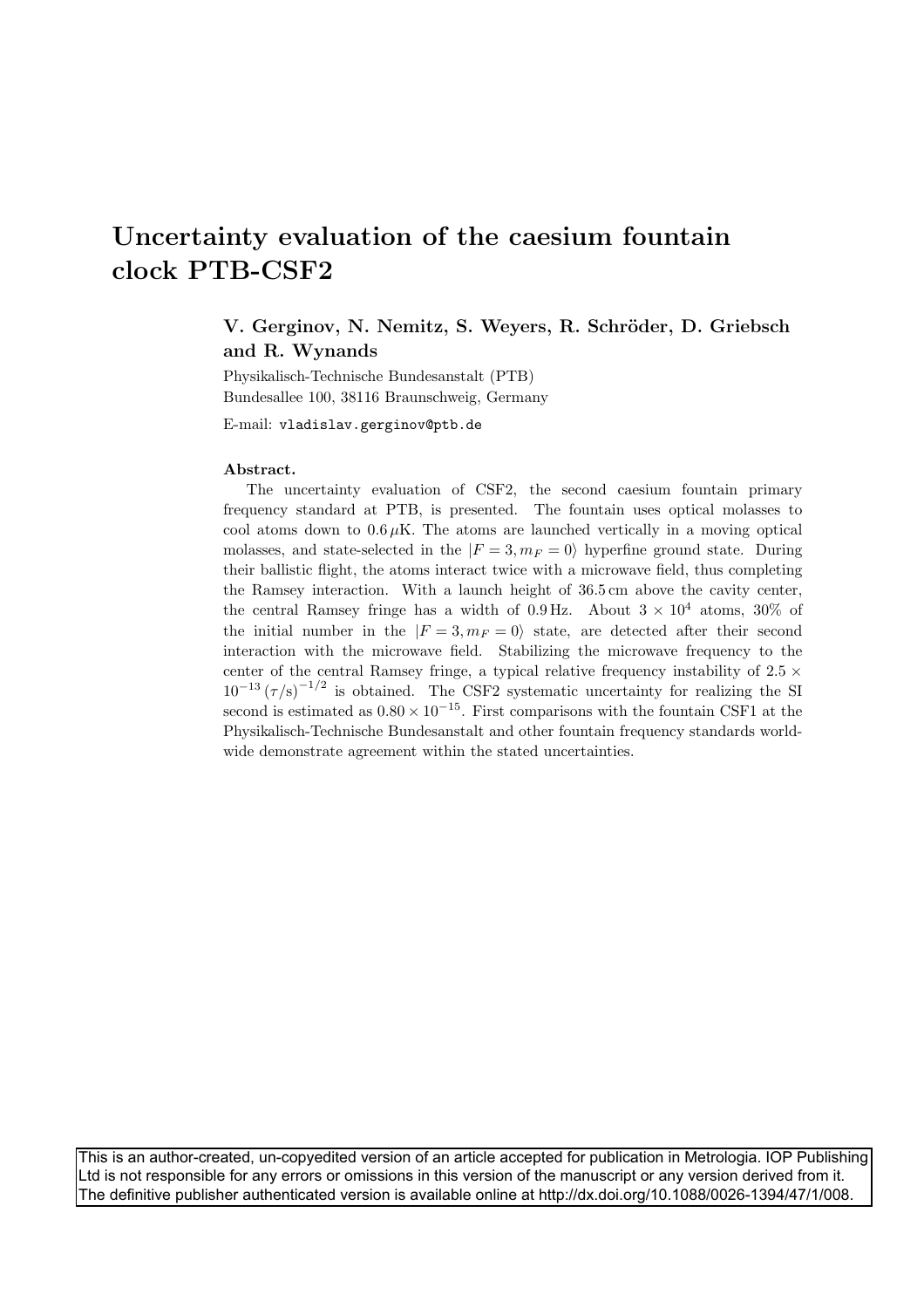The transition frequency between the unperturbed ground state hyperfine components of neutral <sup>133</sup>Cs (caesium) is presently used in the definition of the second in the International System of Units (SI). The definition of the second is realized in practice by primary caesium atomic frequency standards (clocks). Presently, the most accurate caesium clocks are based on the fountain geometry [1]. During the last decade, several caesium fountain clocks serving as primary frequency standards have been developed worldwide [2, 3, 4, 5, 6, 7, 8, 9]. The technique used in these clocks leads to a superior performance compared to conventional caesium beam clocks, because of longer interaction times and reduced systematic uncertainties. For this reason, these standards have become more and more important for the calibration of International Atomic Time (TAI). Nowadays relative uncertainties well below the  $10^{-15}$  level [2, 5, 6] and instabilities in the low  $10^{-14} (\tau/s)^{-1/2}$  range [2] are obtained. Recent developments demonstrated new ways to reach the quantum limit of their instabilities [2, 10, 11] and to better control shifts due to cold collisions [12, 13]. There is also significant progress towards the implementation of cryogenic fountains with reduced uncertainty contribution due to the blackbody radiation shift [14, 15].

Following the development and operation of the first caesium fountain CSF1 [3, 4] at the Physikalisch-Technische Bundesanstalt (PTB), a new primary frequency standard, the caesium fountain CSF2, was constructed and put into operation. The goal was to implement several improvements compared to CSF1 in order to reach a lower systematic uncertainty [16]. At the same time the availability of two fountain clocks enables better evaluations of each standard using the other standard as a stable reference. In 2006 CSF2 became operational for the first time [16]. During 2006 - 2008 several technical improvements were implemented, which include state-selection, improved Ramsey fringe contrast, and lower atomic cloud temperature. Since December 2008, the frequency uncertainty of the clock has been evaluated, and several comparisons with CSF1 were performed.

### **2. Design of CSF2 and its optical setup**

#### 2.1. Setup of the fountain

In the fountain structure shown in Figure 1 a cold sample of caesium atoms is launched vertically. At the top of the drift tube, an ion getter pump is attached, which evacuates the drift tube. The pressure at the top ion pump is  $5 \times 10^{-8}$  Pa. Another ion getter pump reduces the residual gas pressure at the bottom of the structure to  $8 \times 10^{-6}$  Pa. A pinchoff tube reservoir holds an ampule of caesium at room temperature, providing caesium vapor. The atoms are cooled in an optical molasses using polarization gradient cooling. The utilization of the  $(1, 1, 1)$  geometry for the cooling lasers allows for large diameters of the laser beams used for the optical molasses. Each of the six molasses laser beams (diameter 22 mm,  $e^{-1/2}$  level) is delivered by its own polarization-maintaining optical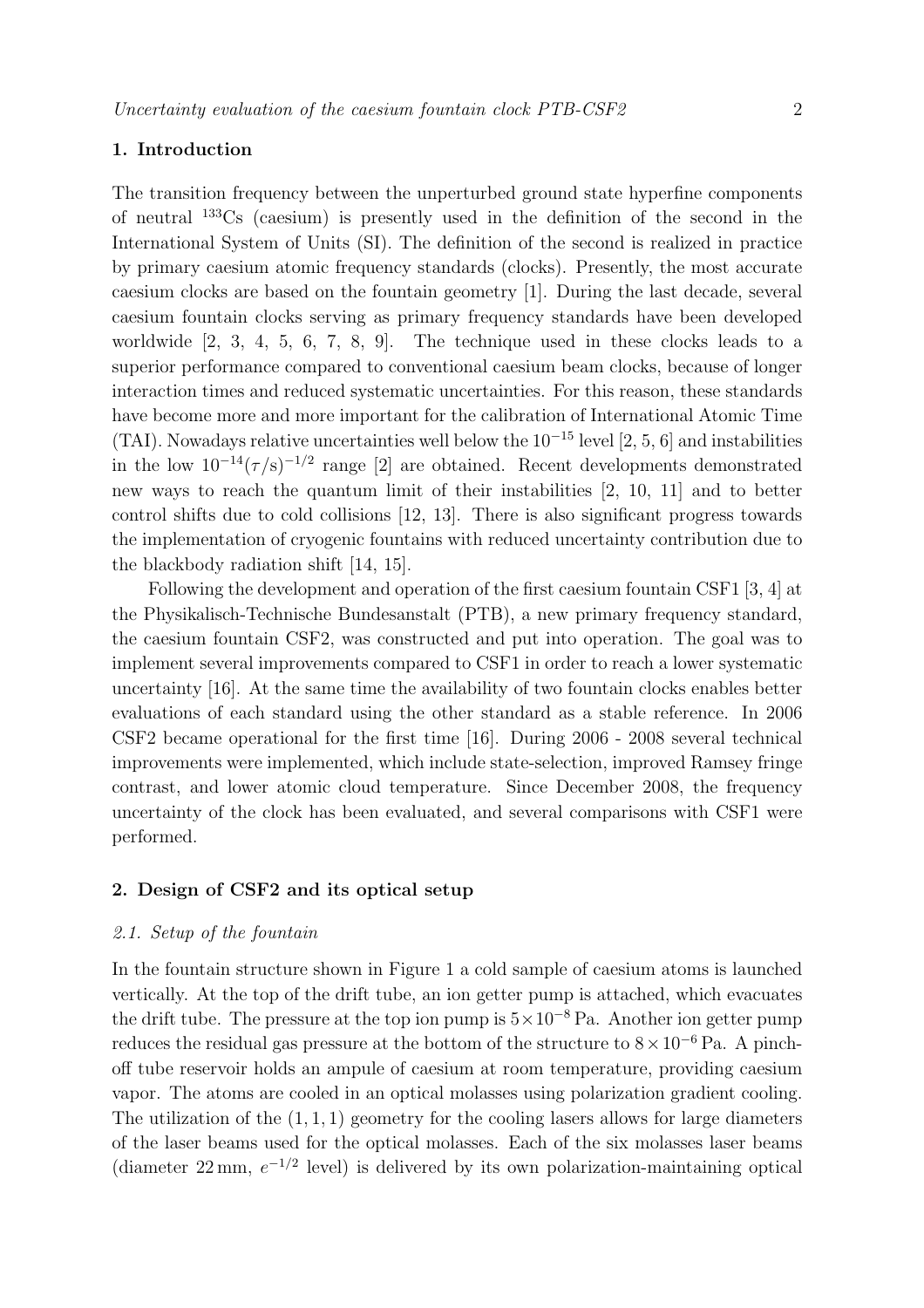fiber and expanded by a collimator mounted directly on the fountain structure. Each pair of counter-propagating laser beams has orthogonal linear polarizations, determined by polarizers mounted inside the output couplers. The output couplers were aligned with respect to output beam direction and collimation before attaching them to the vacuum flanges. The flanges have been manufactured with nominal directional accuracy of better than 1 mrad. The entire cooling zone (including the laser beam collimators) can be pivoted around its center on a ball-joint, allowing a fine tuning of the launch direction. Thus a sub-milliradian alignment of the launch direction could be performed, by which the number of returned atoms was increased by a factor of 3 over that detected with pre-aligned launch direction.

A state-selection microwave cavity is mounted 18.5 cm above the cooling zone. The residual thermal caesium vapor pressure above this cavity is reduced by graphite getters which extend between the state-selection cavity and the detection zones along the vacuum vessel walls. Two detection zones located 30 cm above the cooling zone are vertically separated by 2.3 cm. The two zones are used to detect separately the atoms in the  $|F = 4\rangle$  (upper zone) and the  $|F = 3\rangle$  (lower zone) states, where F is the total<br>engular momentum quantum number of the gracific static. The main (Bernam) angular momentum quantum number of the specific atomic state. The main (Ramsey) microwave cavity is located 63.5 cm above the cooling zone. The atoms are typically launched to 36.5 cm above the Ramsey cavity, resulting in a Ramsey interaction time  $T_R$ of 0.54 s. The diameter of the drift tube above the Ramsey cavity is tapered from 140 mm to 50 mm diameter to reduce the interior wall outgassing and to decrease the pumped volume. The drift tube is made of copper to ensure good temperature uniformity along the atomic trajectory. PT100 temperature sensors are glued to the external wall of the copper drift tube at four positions along its length.

The magnetic fields created by the ion getter pumps at the top and at the bottom of CSF2 are shielded in order to improve the magnetic field homogeneity along the atomic trajectory. The static background magnetic field in the cooling zone is compensated by three sets of large  $(60 \times 60)$  cm<sup>2</sup> square coil pairs. Three cylindrical magnetic shields enclose the drift tube and the Ramsey cavity, as shown in Figure 1. The bottom of the outer shield is 40 cm above the cooling zone. Inside the shields, a homogeneous magnetic field (C-field) is created by a precision-wound coil. Close to each end of the main coil, two co-axial short-length coils with the same diameter as the main coil are added to improve the axial homogeneity of the field in the end regions. Additional short co-axial coils with small diameters are positioned close to the lower and upper opening of the shields and enable a further fine-tuning of the magnetic field along the atomic trajectory.

#### 2.2. Optical system

For the optical setup single-mode diode lasers operating in the vicinity of the caesium  $D_2$  transition (852 nm) are used. The optical system consists of a 45 mW master laser (external-cavity diode laser with  $\langle 1 \text{ MHz}$  linewidth), two  $150 \text{ mW}$  slave lasers injection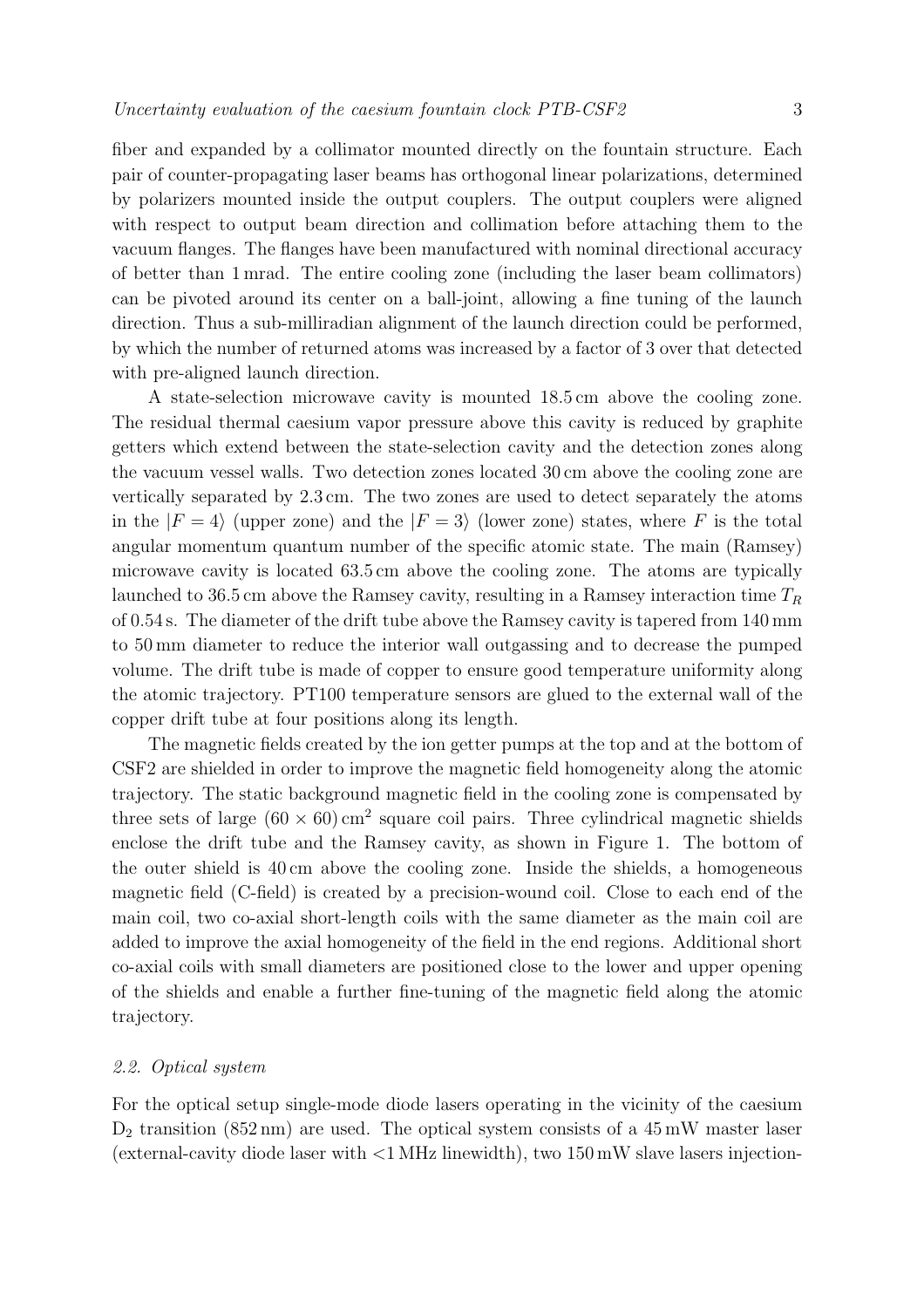locked by the master, and a 100 mW repumping laser (external-cavity diode laser with <1 MHz linewidth). The optical setup is shown in Figure 2.

A portion of the master laser output is split from the main laser beam and sent through an acousto-optic modulator  $AOM_1$ . This shifts the optical frequency of the laser beam to the red by 126 MHz. The red-detuned laser beam is then sent to a saturated absorption spectroscopy setup (SA-M) which uses a caesium vapor cell kept at room temperature. The  $|F = 4\rangle \rightarrow |F' = 4, 5\rangle$  saturated absorption crossover optical<br>recononce is used for frequency logiting the frequency detuned legar beam. For this resonance is used for frequency locking the frequency-detuned laser beam. For this purpose the frequency of  $AOM<sub>1</sub>$  is square-wave modulated at  $50 \text{ kHz}$  with  $2.5 \text{ MHz}$ depth to implement a phase-sensitive detection for the laser lock. The rest of the unmodulated master laser output light (with frequency close to the  $|F = 4\rangle \rightarrow |F' = 5\rangle$ <br>atomic transition frequency) is gant through another acquire ontia magnulator AOM, in a atomic transition frequency) is sent through another acousto-optic modulator  $AOM<sub>2</sub>$  in a double-pass configuration, and then to the two slave lasers for injection locking. AOM<sub>2</sub> performs (together with  $AOM_3 - AOM_5$ ) the proper frequency detuning during the cooling and detection stages and is used for the frequency ramp during the postcooling stage of the molasses. The light of the first (second) slave laser is sent through a double-pass acousto-optic modulator  $AOM<sub>3</sub>$  ( $AOM<sub>4</sub>$ ) and then to the three polarizationmaintaining optical fibers providing the laser beams for cooling from above (below). The laser power in each molasses laser beam is  $\sim 5 \,\text{mW}$ . The acousto-optic modulators  $AOM<sub>3</sub>$  and  $AOM<sub>4</sub>$  also provide the frequency detuning required to create a moving optical molasses for launching the atoms. Finally, they provide the laser intensity ramp used during the postcooling stage of the molasses.

To implement the locking of the repumping laser, the laser frequency is modulated at 50 kHz using a sinusoidal current modulation. A small part of the repumping laser light is sent to a saturated absorption setup (SA-R) and is used for locking the laser frequency to the  $|F = 3\rangle \rightarrow |F' = 3, 4\rangle$  saturated absorption crossover optical resonance.<br>The rest of the representing legal light is sent through an equate optic modulator AOM. The rest of the repumping laser light is sent through an acousto-optic modulator  $AOM_6$ which shifts the laser frequency into resonance with the  $|F = 3\rangle \rightarrow |F' = 4\rangle$  atomic<br>transition. The major part of the light which passes through AOM is combined with transition. The major part of the light which passes through  $AOM_6$  is combined with the output light of the second slave laser, and is sent to the molasses region via the three polarization-maintaining optical fibers providing the laser beams for cooling from below. The total power of the repumping laser light in the molasses region is 7.5 mW. The minor part of the repumping laser light is sent to the lower detection zone using a polarization-maintaining fiber.

Part of the output light of the first slave laser, after passing through the acoustooptic modulator AOM<sub>5</sub>, has its frequency tuned to the vicinity of the  $|F = 4\rangle \rightarrow |F' = 5\rangle$ <br>transition in order to maximize the number of fluorescence photons non stem. [17] transition in order to maximize the number of fluorescence photons per atom [17]. The light is sent via a polarization-maintaining optical fiber to the detection zones. Using a single fiber for the light for both detection zones results in common-mode noise (polarization and amplitude variations of the light at the fiber output) in the two detection zones, which is largely suppressed using a normalization procedure described below. Behind the fiber output coupler a collimated laser beam of 22 mm diameter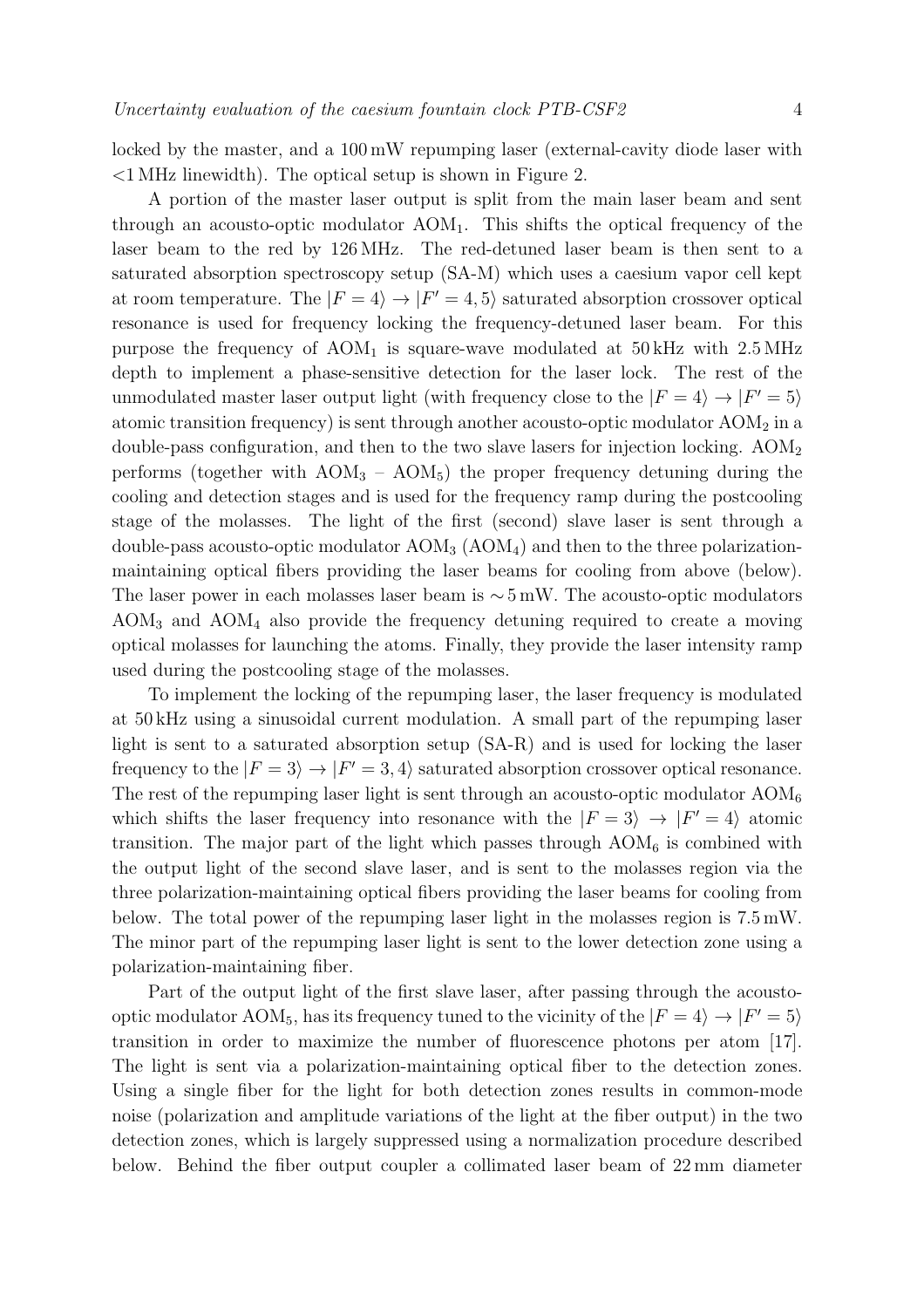$(e^{-1/2} \text{ level})$  is obtained and sent to both detection zones. Two rectangular apertures (height 0.8 cm, width 1 cm) are used to define the cross-section of the laser beams in each detection zone. The polarization of the light in the detection zones is circular.

The detection laser light passes through the vacuum system and is retro-reflected by a mirror to form a standing wave in both detection zones. The retro-reflecting mirror is blocked at the bottom part of the upper detection zone to locally create a running light wave in order to push away the atoms in the state  $|F = 4\rangle$  after their detection in the top<br>part of the unper detection zone. For detecting the atoms in state  $|F = 2\rangle$  repursing part of the upper detection zone. For detecting the atoms in state  $|F = 3\rangle$  repumping<br>less light is sent to the lewer detection zone via a separate polarization maintaining laser light is sent to the lower detection zone via a separate polarization-maintaining optical fiber. Thus the  $|F = 3\rangle$ -atoms are pumped into the  $|F = 4\rangle$  state and exposed<br>to the less light tuned to the visibility of the evoling transition  $|F = 4\rangle \rightarrow |F' = 5\rangle$  in to the laser light tuned to the vicinity of the cycling transition  $|F = 4\rangle \rightarrow |F' = 5\rangle$  in order to be effectively detected.

The scattered light from the atoms in the states  $|F = 4\rangle$  and  $|F = 3\rangle$  is collected separately by two identical optical systems in the two opposite directions orthogonal to the laser beams and the atomic trajectory. The positions of the respective optical axes of the optical systems are equal to the heights of the upper and lower detection laser beams, respectively. The optical systems image the respective fluorescence volumes on large-area  $(1 \text{ cm}^2)$  photodiodes, resulting in photon detection efficiencies of several percent. Due to the high number of scattered photons ( $\sim 10^4$ ) per atom it is thus ensured that the atom detection efficiency is close to 100% in both detection zones.

#### 2.3. Ramsey microwave cavity and state-selection cavity

The  $TE_{011}$  Ramsey cavity is identical to the Ramsey cavity used in CSF1 and has been described in detail previously [18, 19, 3]. It was designed to have low transversal phase variations across the cavity openings of 1 cm diameter. The cavity made from OFHC copper is cylindrical, with inner dimensions of 48.4 mm diameter and 28.5 mm height. The coaxial line that carries the microwave signal is tightly coupled with a bent waveguide, in which a standing wave forms. The microwave  $TE_{011}$  mode is fed from the bent waveguide by two symmetric slits (10.8 mm length and 2 mm width) at diametrically opposite positions of the cavity. The tight coupling of the cavity results in a relatively low loaded intrinsic quality factor  $Q \approx 2000$ , which reduces the effect of cavity resonance detuning (for instance by thermal effects) on the microwave field amplitude, compared to the case of weak coupling. Therefore, the quality of the temperature stabilization by the air conditioning of the clock hall  $(\pm 0.2 \text{ K})$ , where CSF2 is located, is sufficient to provide proper performance, so that no extra temperature stabilization of the cavity itself is required. In order to avoid microwave leakage from the cavity, two cutoff tubes of 10 mm inner diameter and 70 mm length are attached to the lower and upper ends of the cavity, centered on the cavity axis.

A rectangular  $TE_{201}$  state-selection cavity made from stainless steel is located between the cooling and the detection region. It is used to transfer the atoms from the  $|4,0\rangle$  state to the  $|3,0\rangle$  state. The horizontal detection laser beams are used to push  $|4,0\rangle$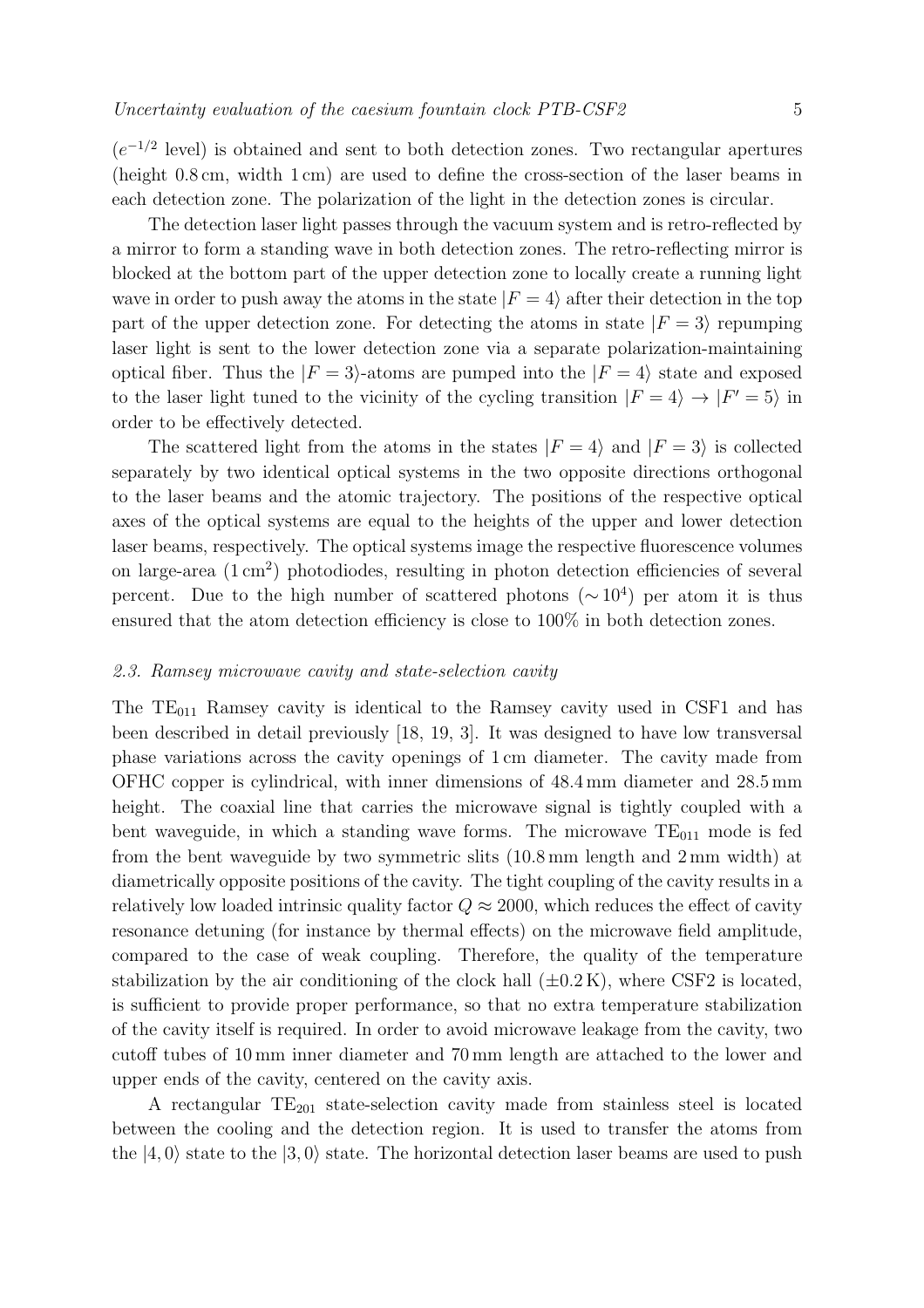away atoms that remained in the state  $|F = 4\rangle$  after the state-selection process.

#### 2.4. Frequency synthesis

The frequency synthesis of CSF2 is identical to the one used for the evaluation of CSF1 [20, 3]. The microwave field at 9192 MHz is synthesized from a low-noise BVA voltage-controlled quartz oscillator (DEQTRON, OSA 8607-BM, osc.#351). The 5 MHz output of the quartz oscillator is multiplied to 9200 MHz and mixed with the signal of a dielectric resonator oscillator (DRO) at a frequency of 9192.6 MHz whose output signal is used for interrogation of the atomic transition. The beat signal at 7.36 MHz between the DRO frequency and the 9.2 GHz (derived from the quartz signal) is mixed with a 7.36 MHz signal from a frequency synthesizer referenced to the 5 MHz output of the crystal oscillator. The mixer output is used to implement a phase lock of the DRO. In clock operation mode, the output of the frequency synthesizer is square-wave modulated in phase with subsequent fountain cycles. The modulation depth is typically half of the Ramsey fringe width of 0.9 Hz.

The computer controlling the operation of the fountain compares the transition probabilities for the two frequency values of the square-wave modulation to derive a frequency error signal. It implements a digital integrator and generates a control voltage using a data acquisition board. The control voltage is applied to an analog PI controller and then to the control voltage input of the quartz oscillator (time constant: 17 s). The parameters of the servo were chosen such that the digital integrator handles the rapid fluctuations of the crystal oscillator frequency, while the analog circuit handles the necessary DC part and long-term variation of the applied quartz control-voltage required by quartz oscillator frequency changes due to aging.

#### 2.5. Fountain cycle

The typical fountain cycle is described in [1] and is only briefly discussed here for standard operation of CSF2. The atoms are loaded in an optical molasses configuration, typically for 500 ms. During the loading, the optical frequency of the molasses laser beams is detuned by ~11 MHz below the cycling  $|F = 4\rangle \rightarrow |F' = 5\rangle$  transition. At the code of the loading period, the melasses and repurping light is extinguished, and the end of the loading period, the molasses and repumping light is extinguished, and the atoms are allowed to drop due to gravity for 10 ms to allow for better geometric overlap of laser beams and atomic cloud during the post-cooling phase (see below). After the drop, the light for loading and repumping is turned back on. The cold atoms are launched vertically by moving molasses. The moving molasses is created by simultaneous detuning of the three upper beams (using  $AOM_3$ ) versus the three lower beams (using  $AOM_4$ ). In a post-cooling phase after the launch, the atoms are additionally cooled by optimized polarization gradient cooling. The optical frequency of the molasses light is detuned  $~\sim$  68 MHz below the cycling transition, and the light intensity is simultaneously ramped down. The rates of frequency detuning and intensity ramping are tailored to obtain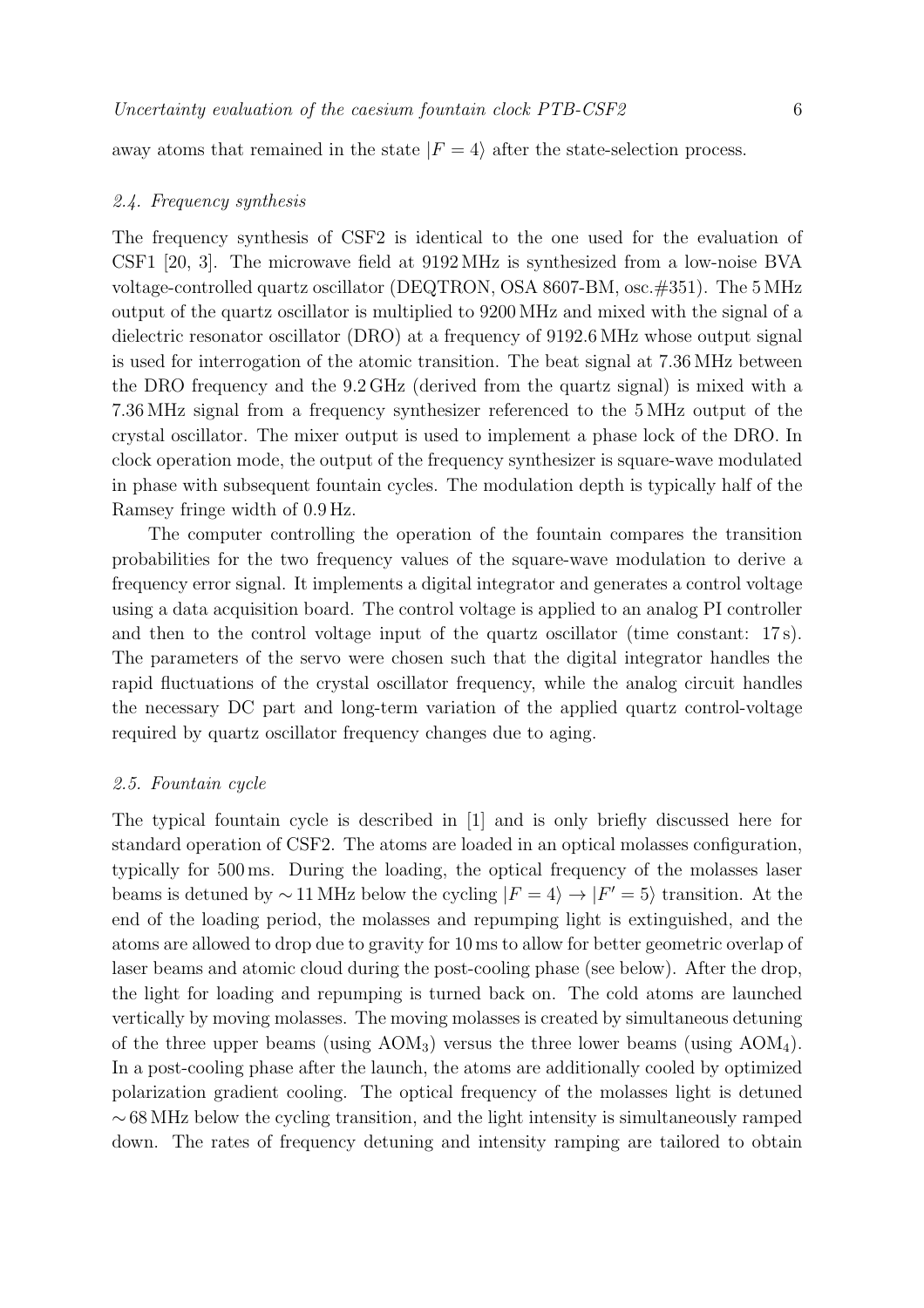the maximum number of detected atoms. The repumping laser is turned off several milliseconds after the molasses laser light to transfer all atoms into the  $|F = 4\rangle$  state.

After 44 ms of flight, the atoms reach the state-selection cavity, where a microwave  $\pi$ -pulse transfers the atoms in the state  $|4, 0\rangle$  to the  $|3, 0\rangle$  state. The magnetic field in<br>the state selection equity is existed vertically which may imizes the probability for the the state-selection cavity is oriented vertically which maximizes the probability for the  $|4,0\rangle \rightarrow |3,0\rangle$  microwave transition for the given microwave field. The microwave field<br>frequency in the state selection equity is tuned to the atomic microwave recononce only frequency in the state-selection cavity is tuned to the atomic microwave resonance only when the atoms pass through the cavity, and is far detuned otherwise.

The atoms reach the upper detection zone approximately 78 ms after being launched. In that zone, they are exposed to laser light tuned 2 MHz above the  $|F = 4\rangle \rightarrow |F' = 5\rangle$  optical transition. Because of the running wave in the upper<br>detection zone the near reconcent light transfers momentum to the stems in  $|F - 4\rangle$  as detection zone, the near-resonant light transfers momentum to the atoms in  $|F = 4\rangle$ , so<br>that they are effectively remayed from the interestion zone. A small emount of atoms is that they are effectively removed from the interaction zone. A small amount of atoms is pumped to the  $|F = 3\rangle$  state due to off-resonant hyperfine optical pumping. The atoms<br>in the  $|F = 3\rangle$  state are uneffected by the light. in the  $|F = 3\rangle$  state are unaffected by the light.<br>The names in the Barneau essity is action

The power in the Ramsey cavity is optimized so that on resonance a maximum number of atoms is transferred from the  $|3,0\rangle$  to the  $|4,0\rangle$  state. Such optimization<br>results in a nominal  $\pi$  pulse area results in a nominal  $\pi$  pulse area.

The detection light is turned on 10 ms before the atoms reach the upper detection zone. The frequency detuning of the detection light is different during the detection processes from the detuning during the pushing process. When the light frequency is tuned above resonance, the atoms are heated more effectively even in a standing wave configuration, and their number (and so the fluorescence signal) starts to drop sharply with increased blue detuning. To avoid fluctuations in the number of detected photons due to laser frequency excursions above the optical transition frequency, and in order to optimize the detected signal, the laser detuning is chosen to be 2 MHz below the  $|F = 4\rangle \rightarrow |F' = 5\rangle$  transition. The magnetic field in the detection zone has been<br>cliented with the vector  $\vec{k}$  of the light (horizontal direction) in order to transfer the atoms aligned with the vector  $k$  of the light (horizontal direction) in order to transfer the atoms<br>into the [4,4] component through Zeeman optical numbers. In this case, off recepant into the  $|4,4\rangle$  component through Zeeman optical pumping. In this case, off-resonant<br>hyperfine entirel numping is suppressed during the detection in the upper sense. The hyperfine optical pumping is suppressed during the detection in the upper zone. The detection light intensity is  $\sim 1 \text{ mW/cm}^2$ , resulting in  $\sim 10^4$  scattered photons per atom during the flight through the detection zone.

After the number of atoms  $N_4$  in the  $|F = 4\rangle$  state has been detected by the standing<br>the unit of the unper detection zone, they are removed from the cloud, and the number wave part of the upper detection zone, they are removed from the cloud, and the number of atoms  $N_3$  in the  $|F = 4\rangle$  state is detected in the lower detection zone (see Section 2.2).

The ratio  $S = N_4/(N_3 + N_4)$  is used to determine the transition probability due to the Ramsey microwave interaction. This normalization reduces the signal fluctuations due to shot-to-shot atom fluctuations [17]. A typical Ramsey fringe pattern is shown in Figure 3.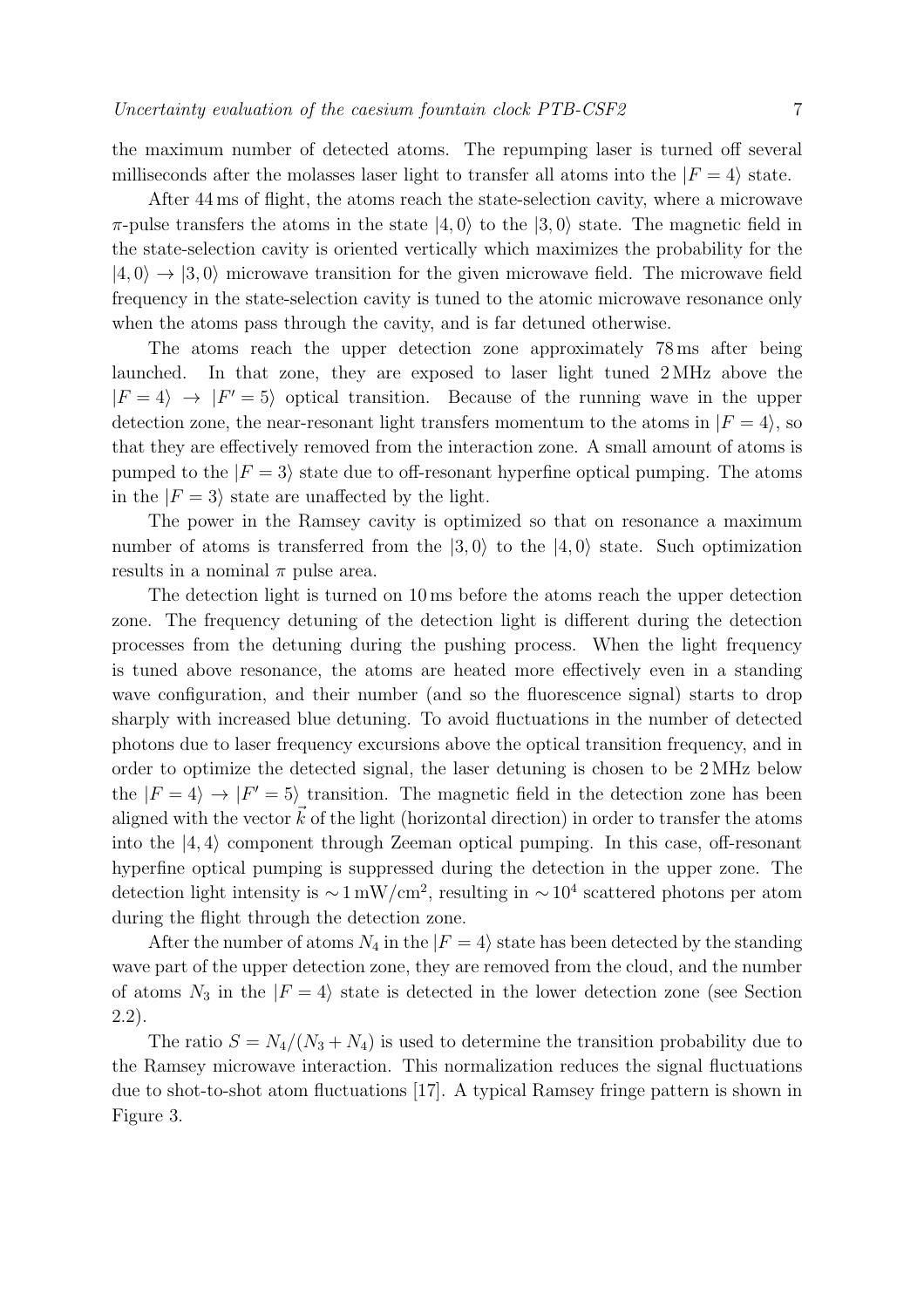#### **3. Frequency corrections and their uncertainty evaluation**

The output of a primary frequency standard is subject to frequency biases. In order to realize the SI second according to its definition, corrections of the output frequency of the standard, corresponding to these frequency biases, must be applied. This section describes in detail the magnitude and the uncertainty of the corrections applied to the output frequency of CSF2.

#### 3.1. Quadratic Zeeman effect

The largest correction to the frequency of the standard is associated with the secondorder Zeeman shift. Between the two Ramsey interactions, the atoms travel in a region of nonzero axial magnetic field used to remove the degeneracy of the  $m_F$  Zeeman components belonging to the same ground state component F. This field causes a second-order Zeeman shift of the clock transition frequency. The Zeeman shift correction and its uncertainty is calculated from the measured value of the magnetic flux density  $B<sub>c</sub>$  above the Ramsey cavity, averaged over the ballistic time of flight. The magnetic flux density  $B_c$  can be determined by a measurement of the linear Zeeman frequency shift of the magnetically sensitive components  $|F, m_F \neq 0\rangle$  of the ground state. In precise, the Zeeman shift is magginged by tuning the frequency of the misroryne field practice, the Zeeman shift is measured by tuning the frequency of the microwave field in the Ramsey cavity to the  $|4,-1\rangle \rightarrow |3,-1\rangle$  transition. In order to have a nonzero non-<br>non-vertice of the  $|4,-1\rangle$  state the misroweve field in the state selection equity and the population of the  $|4, -1\rangle$  state, the microwave field in the state-selection cavity and the previous of the state selection cavity and the pushing of the atoms on their way up are turned off. The frequency detuning  $f<sub>Z</sub>$  of the  $|4,-1\rangle \rightarrow |3,-1\rangle$  transition from the clock transition frequency  $f_0$  is used for the constant contained  $R$ . The value of the magnetic flux density  $R$ , the Zeeman shift connection calculation of  $B_c$ . The value of the magnetic flux density  $B_c$ , the Zeeman shift correction  $f_c$  of the clock transition frequency  $f_0$ , and the uncertainty of the shift correction  $\delta f_c$ are determined from the following formulas [21]:

$$
B_c = [f_Z/(2 \times 3.5042)] \,\mu\text{T/kHz}
$$
  
\n
$$
f_c = -8 \times (f_Z/f_0)^2
$$
  
\n
$$
\delta f_c = 16 f_Z \times \delta f_Z/f_0^2
$$
\n(1)

where  $f_0 = 9192631770 \text{ Hz}$ . The typical value of the frequency detuning  $f_Z$  is 1027.0 Hz. It corresponds to a ballistic flight-averaged magnetic flux density It corresponds to a ballistic flight-averaged magnetic flux density of 146.54 nT. The corresponding relative correction of the fountain clock transition frequency due to the second-order Zeeman shift is  $-99.85 \times 10^{-15}$ .

The vertical profile of the amplitude of the magnetic flux density is measured by launching the atoms with different initial velocities, i. e. to correspondingly different apogee heights [22]. A magnetic field profile is then constructed by a deconvolution of the average magnetic field and the ballistic time of flight. The magnetic field profile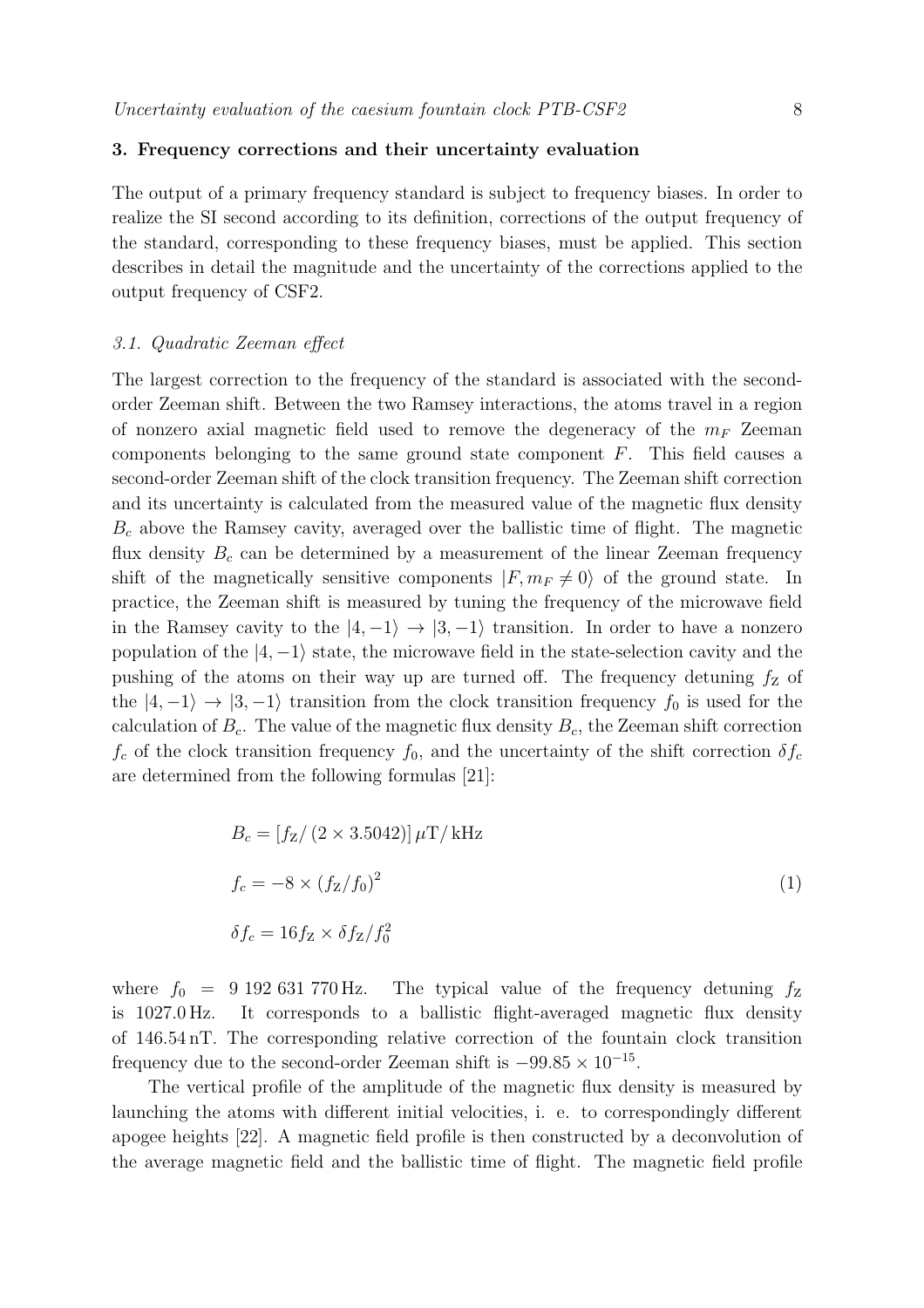of the fountain is shown in Figure 4. It shows an inhomogeneity (standard deviation) of less than 0.2 nT. From this number we calculate an uncertainty of the second-order Zeeman shift due to the inhomogeneity of the  $B_c$  field of  $2 \times 10^{-19}$  [23]. The temporal instability of the magnetic field creates a larger uncertainty of the correction value. By repeated measurements over a period of months, a monthly variation of the value of  $f<sub>Z</sub>$  of less than 0.3 Hz was found. Such variation corresponds to an uncertainty of the second-order Zeeman shift correction on the order of  $0.06 \times 10^{-15}$ .

#### 3.2. Blackbody radiation shift

If the atoms are exposed to electromagnetic radiation during their ballistic flight between the two Ramsey interactions, the fountain output can be subject to an AC Stark shift [24]. One source of electromagnetic radiation is the blackbody radiation. The blackbody radiation shift of the output frequency of primary frequency standards has been extensively studied both experimentally and theoretically. At PTB, the CSF2 primary standard is located in a temperature-controlled environment, with annual peak-to-peak temperature variations on the order of 0.2 K. During the ballistic flight, the atoms are shielded from the external environment by the vacuum enclosure. The vacuum enclosure is made of copper, which provides an excellent uniform temperature distribution along the drift tube. Due to its rather low loaded Q-factor, the Ramsey microwave cavity does not have to be temperature-controlled and has the same temperature as the rest of the fountain structure. The optical molasses operation of the fountain avoids the use of magnetic field coils typically used in a magneto-optical trap (MOT) setup, and so local heating of the structure due to the coil current is absent.

The correction to the output frequency of the standard is based on the assumption that the radiation distribution is equivalent to that of a blackbody with temperature equal to the average temperature measured by the four PT100 sensors located along the drift tube. The calibration of the PT100 sensors provides an absolute temperature measurement uncertainty of 0.2 K. With a known value of the blackbody temperature, the blackbody shift  $\delta f$  is calculated using the formula [25]:

$$
\delta f = k_0 E_{300}^2 (T/T_0)^4 \left(1 + \epsilon (T/T_0)^2\right) \tag{2}
$$

where  $k_0 = -2.282(4) \times 10^{-10} \text{ Hz}/(\text{V/m})^2$  is the scalar DC polarizability of the clock<br>transition [26]  $F = 821.0$  V/m is the rma electric field of the black hady rediction transition [26],  $E_{300} = 831.9 \text{ V/m}$  is the *rms* electric field of the black body radiation at  $T_0 = 300 \,\mathrm{K}$  from Stefan-Boltzmann's law [25], T is the blackbody temperature in Kelvin, and the value of  $\epsilon = 0.013(1)$  is based on a recent evaluation [27]. Using the average value of the temperature  $T = 296.5 \text{ K}$ , assuming a measurement uncertainty of  $0.2 K$ , and taking into account the uncertainty of  $k_0$ , the blackbody correction for CSF2 is calculated to be  $16.60(6) \times 10^{-15}$ .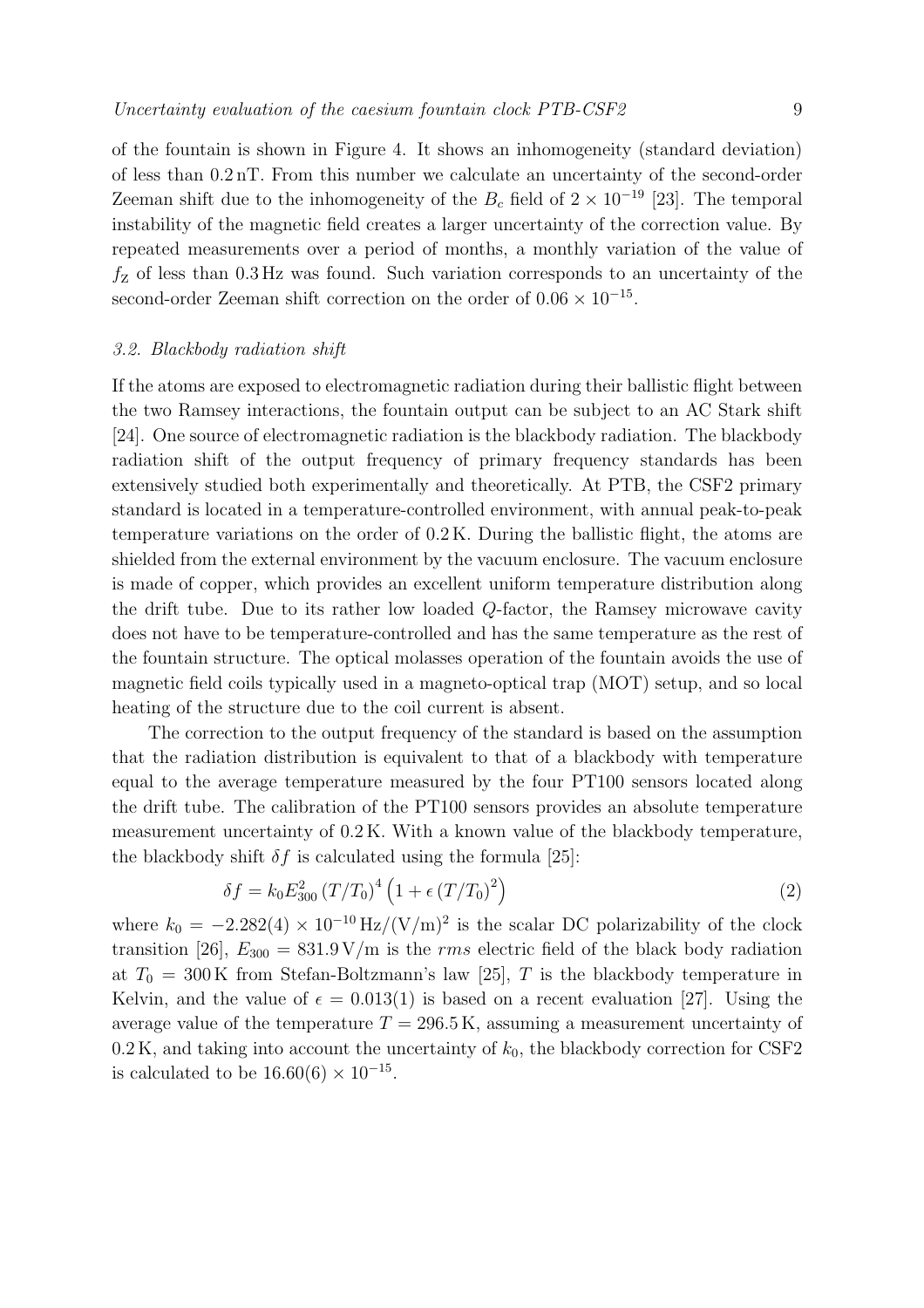#### 3.3. Gravitational shift and relativistic Doppler shift

For comparisons with other clocks at different heights above the geoid and for contributions to TAI, the output of a primary frequency standard must be corrected for the gravitational shift. In a fountain, another much smaller relativistic effect – the relativistic Doppler effect – depends on the position-dependent atomic velocity during the ballistic flight. To correct the fountain frequency with an uncertainty of  $1 \times 10^{-16}$ , the ballistic flight-averaged height above the geoid must be known with an uncertainty of ∼ 0.9 m. In a first step, the height of a reference point on the CSF2 support frame was determined in two independent ways, by standard surveying techniques relative to a known German reference point in the vicinity of PTB's clock hall, and by triangulation from the phase center of a GPS antenna mounted on the roof of the clock hall. The resulting ellipsoid height was converted into the height above the geoid using the European Gravimetric Quasigeoid Model EGG97 [28]. The time-averaged height of the atoms during their flight above the Ramsey cavity was then calculated using the known geometry data and launch velocity, and amounts to  $h = 78.59(5)$  m. Using  $g = 9.81252 \text{ m/s}^2$  for the local total acceleration (gravitational and centrifugal), the corresponding correction  $-hq/c^2$  of the clock transition frequency amounts to  $-8.567(6) \times 10^{-15}$ , where a small contribution by the relativistic Doppler effect of  $1.4 \times 10^{-17}$  is included.

#### 3.4. Collisional shift

In general, collisions between the cold atoms in the cloud during their ballistic flight above the Ramsey cavity lead to a systematic shift of the fountain frequency [29]. The use of large-beam optical molasses in CSF2 results in a larger, less dense atom cloud with more uniform density distribution compared to fountains using a MOT. Thus, for the interrogation of the same number of atoms, the value of the collisional shift in CSF2 is reduced compared to fountains based on MOT loading or small-beam molasses.

The temperature of the atoms can be inferred from the change of their spatial distribution during their ascent and descent. Time of flight curves from the lower detection zone using a detection laser beam height of 1 mm are shown in Figure 5. The horizontal axis has been rescaled from detection time to position using the atomic velocity. From this data and the average vertical atom velocity of  $v_0 = 3.73 \text{ m/s}$ in the lower detection zone, the vertical radii of the cloud  $\sigma$  ( $e^{-1/2}$ ) are determined<br>to be 6.2 mm and 7.3 mm for the two time-of-flight curves, respectively. From to be  $6.2 \,\mathrm{mm}$  and  $7.3 \,\mathrm{mm}$  for the two time-of-flight curves, respectively. these two measurements, a 1D temperature of the cloud of  $T = 600 \text{ nK}$  is inferred. The temperature and the initial cloud size are calculated from the formula for the expansion of a cloud with normal distribution of atomic velocities and positions:  $\sigma(t) = \sqrt{\sigma(0)^2 + (\delta v \times t)^2}$ , where  $\delta v = \sqrt{k_B T/m_{\text{Cs}}}$  is the standard deviation of the 1D velocity distribution of atoms with temperature  $T$ ,  $k_B$  is the Boltzmann constant,  $m<sub>Cs</sub>$  is the mass of the caesium atom, and t is the time of thermal expansion. In this calculation a small contribution from the detection laser beam height is neglected.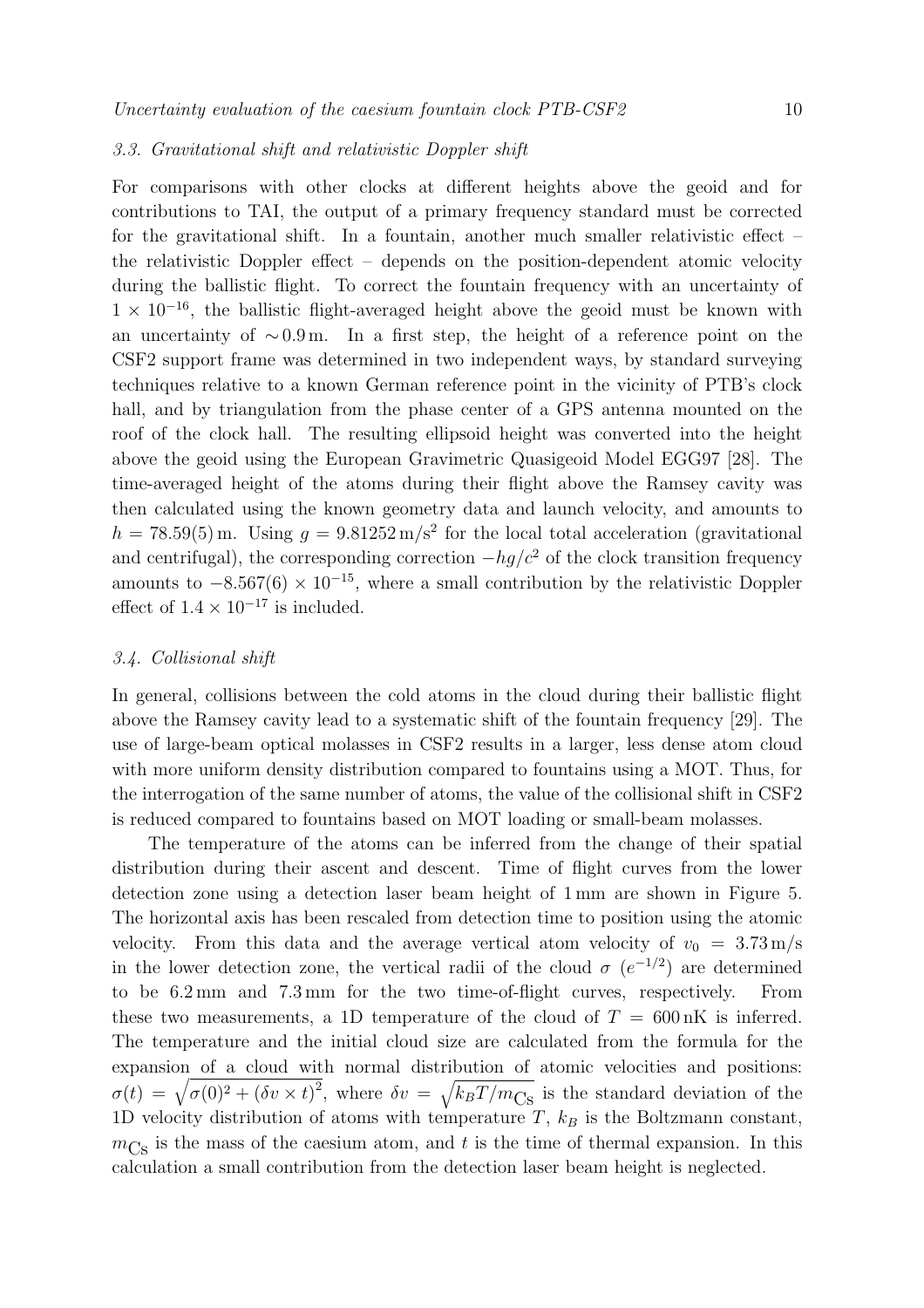This simple model does not take into account the contribution of the laser beam size in the detection zone, and works only with the simplification of normally distributed velocities and atomic positions. Another method for cloud temperature determination is described in [30], where the temperature of the cloud is inferred from its expansion using deconvolution methods. The method does not neglect the detection beam size, and does not assume Gaussian position and velocity distributions. The temperature of the cloud can be determined by the width of the velocity distribution. Using the width of the deconvoluted velocity distribution obtained from the data shown in Fig. 5, the cloud temperature is found to be  $T \approx 580(50)$  nK, in very good agreement with the simple model described in the previous paragraph. The cloud temperature is sensitive to the intensity balance of the molasses beams, and is calculated for each fountain cycle, showing a shot-to-shot variation of less than  $10\%$ . Because of the  $(1, 1, 1)$  fountain geometry, the temperature of the cloud in the horizontal plane is expected to be the same as in the vertical direction. As a further confirmation of this rather low cloud temperature we note that the calculated loss of atoms due to the horizontal cloud expansion beyond the cutoff tube apertures is consistent with the measured loss of atoms derived from the time-of-flight curves (ascent and descent).

The collisional shift in CSF2 is measured by changing the density of the atomic cloud, and using the linear dependence of the shift versus atomic density [29, 31]. The way we change the atomic cloud density is by delaying the start of efficient molasses loading. The number of loaded atoms is controlled by opening shutter  $S_6$  (controlling the repumping laser in the cooling zone) after a specific delay from the start of the cooling cycle. If during the cooling cycle the repumping laser is off, the atoms are effectively pumped into the  $|F = 3\rangle$  state and cannot be cooled by the molasses. The shutter S, is enough 0.4.5 or 1.6.5 before the stame are launched respectively. For a shutter  $S_6$  is opened 0.4 s or 1.6 s before the atoms are launched, respectively. For a collisional shift measurement CSF2 is switched between low and high atom number operation every 1000 s while the fountain output frequency is measured against two active hydrogen masers, of type Vremya-Ch VCH-1005 (BIPM clock code 1400590) and VCH-1003 (BIPM clock code 1400506), and designated H5 and H6. In order to keep the laser and AOM duty cycles the same, the cycle time is the same in both regimes. As a consequence the short-term stability at low atom densities is degraded due to the Dick effect. All other fountain parameters are also kept the same.

For the correction of the collisional shift for fountain evaluations we follow the procedure described in [4]: The collisional shift is measured before and after the frequency evaluation of the fountain. The value of the collisional shift slope is calculated from the collisional shift as a function of the detected atom number, as a weighted average of the two measurements. The measured average detected atom number during the evaluation period is used to calculate the collisional shift correction and its statistical uncertainty taking into account the statistical uncertainties of the collisional shift measurements. Additionally, a 10% systematic uncertainty is associated due to a potential change of cloud parameters between low and high density operation, and is added in quadrature to the statistical uncertainty. As a typical collisional shift correction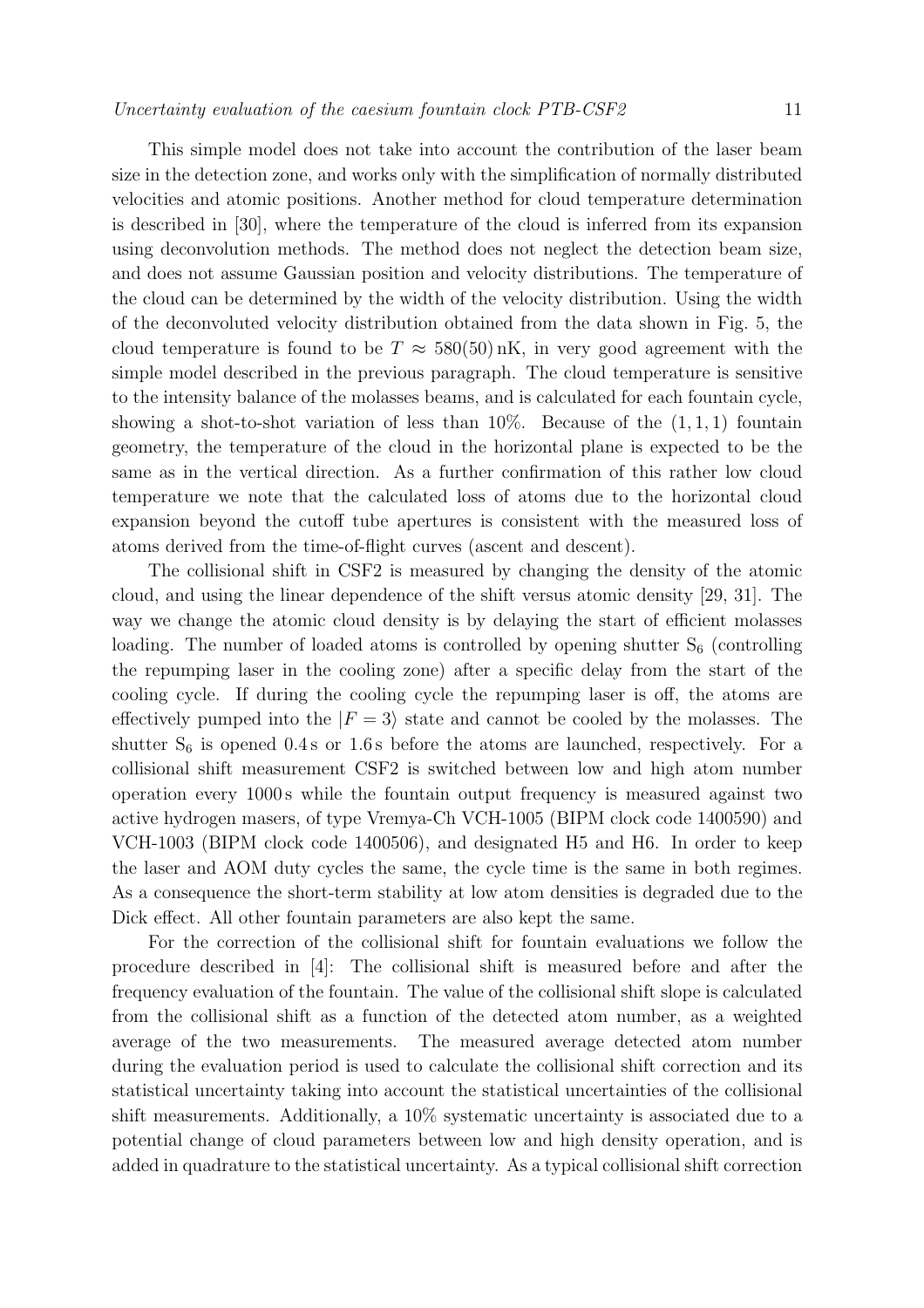we obtain  $-0.32(62) \times 10^{-15}$  for typical CSF2 operating conditions (500 ms loading time, total number of detected atoms  $\sim$  3 × 10<sup>4</sup>).

Results of several collisional shift slope measurements are shown in Figure 6. Each point represents a mean value over at least 5 days of averaging. The data set spans a period of about one year. The measurements do not show any apparent drift.

The contribution of the collisional shift uncertainty to the uncertainty budget of the fountain is  $0.62 \times 10^{-15}$ , dominated by statistics. A slow-beam loading for CSF2 is planned for the near future, which will significantly increase the number of detected atoms, and thus the collisional shift. In this case, the systematic uncertainty due to the change of the cloud parameters will be more significant, and the rapid adiabatic passage method [12] will be used in order to reduce it below the 1% level.

#### **4. Further systematic uncertainties and their evaluation**

#### 4.1. Light shift

In general, the presence of near-resonant laser light causes a frequency shift of the clock transition. Several mechanisms are implemented in CSF2 in order to reduce the magnitude of this light shift. First, the RF power sent to the acoustooptic modulators  $(AOM<sub>3</sub>, AOM<sub>4</sub>, AOM<sub>5</sub> and AOM<sub>6</sub>)$  is switched off between the two Ramsey interactions. Additionally, shutters  $S_3$  to  $S_6$  block the laser beams entering the optical fibers which deliver the light to the fountain structure. The residual amount of light at the output of the optical fibers with the AOMs off and shutters closed was below 0.01 nW, limited by the sensitivity of the power detector. The extinction ratios of the acoustooptic modulators and shutters, determined by the residual amount of light leaking behind them into the optical fibers, were better than  $3 \times 10^{-7}$ , limited by the sensitivity of the power detector. This was confirmed by making sure that there is no change of the power meter reading when the laser beams were additionally manually blocked in front of the optical fiber inputs. Another mechanism used to suppress the light shift is the closing of shutter  $S_2$  during the ballistic flight of the atoms, which causes the two slave lasers to operate in a free-running mode at wavelengths detuned by more than a nanometer from the Cs  $D_2$  transition at 852 nm.

In order to evaluate the magnitude of the light shift due to the laser light, CSF2 was operated in special modes as described below. First, the detection light was switched on during the ballistic flight by leaving  $AOM_5$  and  $AOM_6$  on. The shutters  $S_2$ ,  $S_5$  and S<sup>6</sup> were left open. The frequency of CSF2 was measured against the two masers H5 and H6. Then, the shutters and the AOMs were operated normally, and the CSF2 frequency was again measured against H5 and H6. The effect of the drift of the maser frequencies was reduced by measurements under nominal conditions before and after the light shift evaluation measurement. The change of the frequency of CSF2 in the presence of stray light from the detection zone was measured to be on the order of  $20 \times 10^{-15}$ . Second, the molasses laser light was turned on by switching on the acoustooptic modulators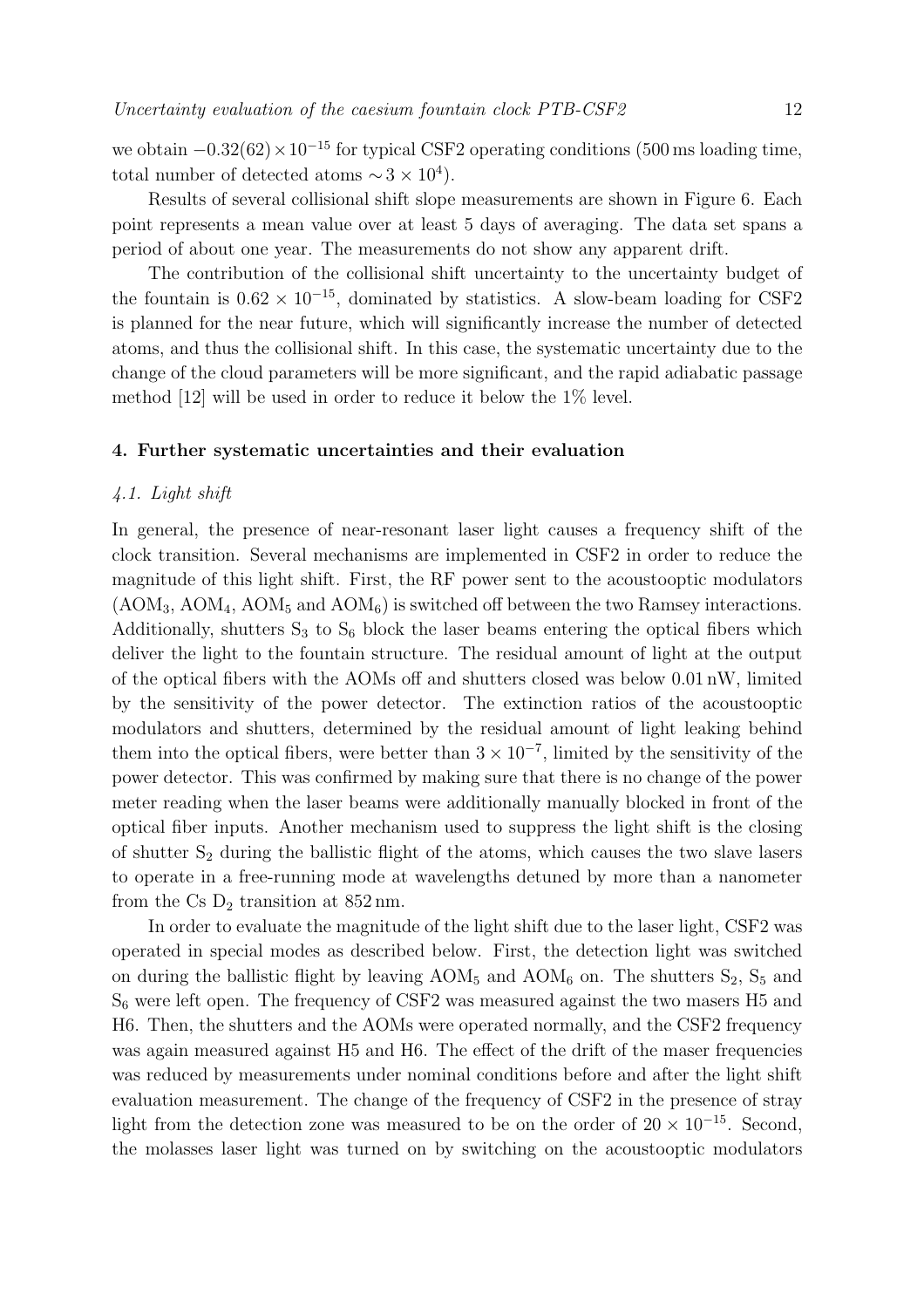AOM<sub>2</sub>, AOM<sub>3</sub> and AOM<sub>4</sub>, and leaving shutters  $S_2$ ,  $S_3$  and  $S_4$  open during the atomic ballistic flight after the apogee. The maser drift was again removed by measuring the frequency of CSF2 under nominal conditions before and after the light shift evaluation measurement. The change of the frequency of CSF2 in the presence of molasses laser light leaking into the drift tube was measured to be  $1100 \times 10^{-15}$ .

When the shutter  $S_2$  is left open, the two slave lasers remain injection-locked between the two Ramsey interactions. Thus, if there was any light present in the drift zone during the ballistic flight, the light shift value would change in this case. Experimentally, no frequency change at the level of  $2 \times 10^{-15}$  (limited by the statistical resolution of the measurement) was observed when shutter  $S_2$  was left open or closed during the ballistic flight.

Considering the light extinction ratios given above, the light shift is estimated to be well below the 10<sup>−</sup><sup>18</sup> level. No light shift correction is applied to the fountain frequency.

#### 4.2. Cavity phase shift

The accuracy of any frequency standard based on a two-zone Ramsey interaction suffers from microwave phase shifts between the two interactions. Due to the fountain geometry the same microwave field is used for the two Ramsey interactions. The advantage is that if the atoms pass through the cavity twice at exactly the same position, any radial or axial cavity phase variation will not produce a shift of the clock frequency.

However, the size of the cloud leads to atoms passing on their way up at different radial positions of the cavity. Moreover, an atom does not cross the microwave cavity at the same position during its second passage in general because of the nonzero temperature and because of a possible misalignment of the launch direction with respect to the vertical. Thus, a spatial phase variation of the microwave field can lead to a shift of the frequency of the standard. For the evaluation of possible resulting frequency shifts of CSF2 we use the same approach as was used for the evaluation of CSF1 [3]. As mentioned, the Ramsey cavity used in CSF2 is identical in design to the cavity used in CSF1 [19].

Due to the relatively strong coupling, resulting in a low loaded Q of our cavities, the measured resonance frequency is shifted by −20 MHz with respect to the resonance frequency calculated by using the diameter and the height of the cavity. The actual microwave field in the cavity can be described by a superposition of various field modes  $TE_{npq}$  that are excited with different amplitudes and phases [32]. The model describes the field in the cavity to consist of a dominant  $TE_{011}$  mode with losses, and other contributing modes which have no losses. Depending on the location of their resonance frequencies with respect to the excitation field frequency, the phases of the other contributing modes are either at 90◦ or −90◦ with respect to the exciting field phase. By contrast, at the shifted resonance frequency of the actual microwave field in the cavity the phase  $\phi_{011}$  of the dominant TE<sub>011</sub> mode is calculated to be shifted by less than 1◦ with respect to the modes exhibiting a 90◦ phase, when the −20 MHz-shift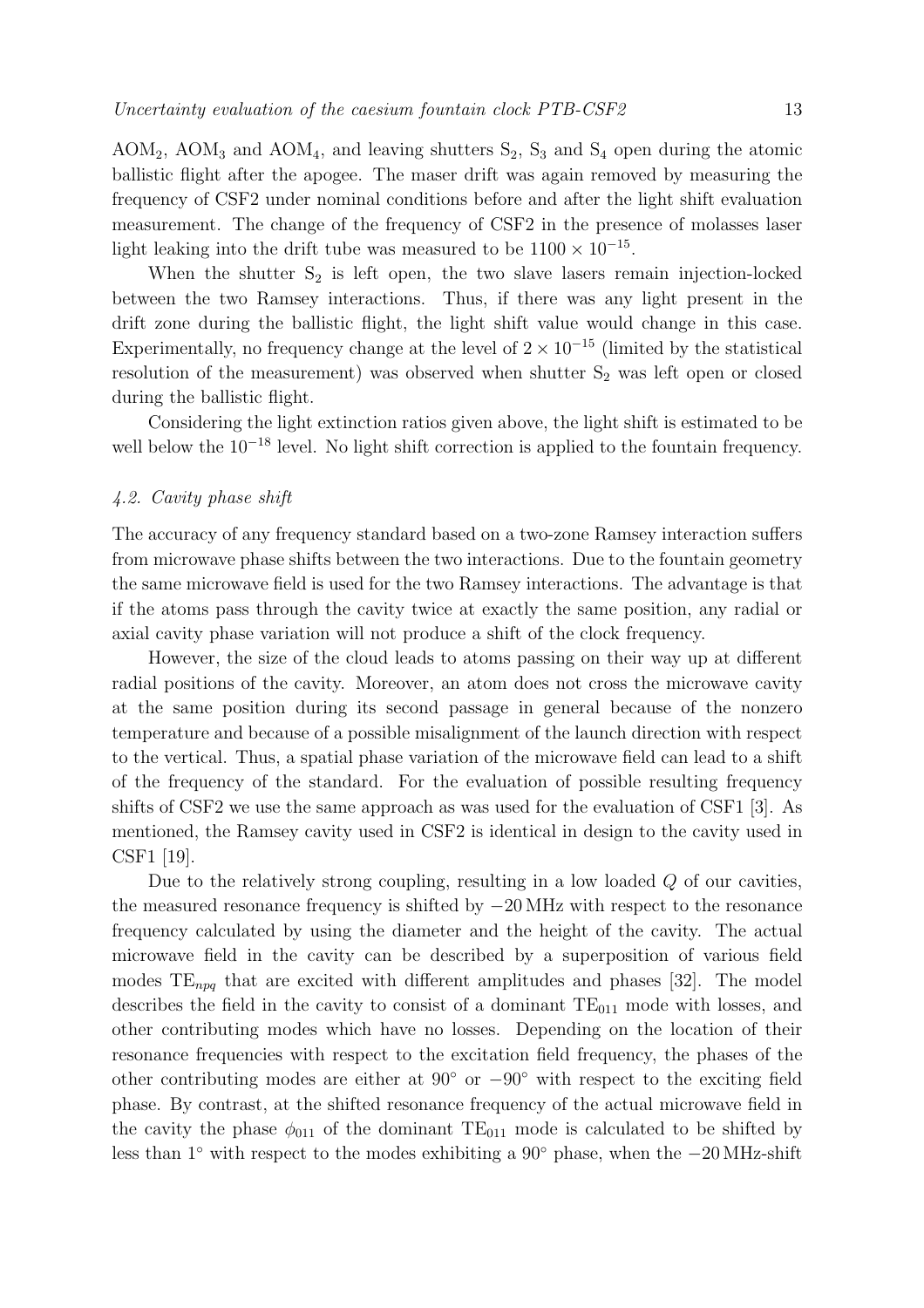and the quality factor of the TE<sub>011</sub> mode ( $Q_r \approx 28000$ ) is taken into account. As a result the actual microwave field in the cavity at resonance is nearly in phase or  $180^{\circ}$ out of phase to all other modes. From the small phase difference  $\phi_{011}$  < 1° and from the calculated coupling strength of the other modes the phase of the resulting field and its spatial variation can be calculated by vectorial addition of the respective phasors of the field modes and taking into account the spatial variation of each field mode.

We only consider contributions by the  $TE_{npq}$  modes which can be excited by the two coupling slits in our cavity and whose resonance frequencies are close to the  $TE_{011}$ mode resonance frequency. For perfectly symmetric coupling at the two coupling slits, only  $TE_{n11}$  modes with n even can be supported by the cavity. The mode with the closest resonance frequency is the  $TE_{211}$  mode, which gives rise to an approximately quadratic phase dependence in the horizontal plane around the cavity axis. In the case of asymmetric coupling  $TE_{n11}$  modes with n odd can be excited in the Ramsey cavity, too. In this case we take into account a superposition of the contributions of the  $TE_{111}$ and the  $TE_{311}$  mode, which again are closest in the resonance frequency. Both latter contributions together give rise to a complicated phase variation around the cavity axis exhibiting a saddle point on the axis.

Because the cavity apertures for the atoms are centered on the cavity axis, it is guaranteed that all detected atoms were only exposed to the field around the cavity axis within a diameter of 10 mm. Because all distortion modes considered exhibit comparably small longitudinal H-field components close to the cavity axis when the superposition with the strong longitudinal  $H$ -field of the  $TE_{011}$  field is considered, the resulting calculated phase variations in the region of interest around the cavity axis are at most at the micro-radian level.

The outlined behavior of the cavity phase across the opening of the Ramsey cavity is used to estimate the average phase shift the atoms can experience as their position changes between the first and the second passage through the cavity. The estimation is done using a Monte-Carlo simulation of the ballistic flight of the atomic cloud. In the simulation it is assumed that the initial positions and velocities of the atoms correspond to normal distributions determined by a cloud radius of 6 mm  $(e^{-1/2})$  and a temperature of  $T = 0.6 \mu K$ . The atom cloud center is allowed to have an initial radial offset as the cloud enters the cavity, and to propagate at an angle with respect to the vertical. The average radial position offset and the vertical misalignment are chosen in the direction of maximum phase gradient. For the case of the  $TE_{211}$  mode, the average initial position offset is set to zero, since the phase dependence is radially symmetric. For the case of the  $TE_{111}$  and the  $TE_{311}$  mode, the phase changes sign for opposite displacements from the cavity center, and thus may add up for the atoms on their way up and down. Therefore in the simulation the average radial offsets are chosen to have the same magnitudes, but opposite signs for the two cavity passages. The maximum angle with respect to the vertical is restricted in order to have at least 30% of the atoms back in the detection zone after the second passage. This is the fraction of returning atoms that has been determined experimentally before.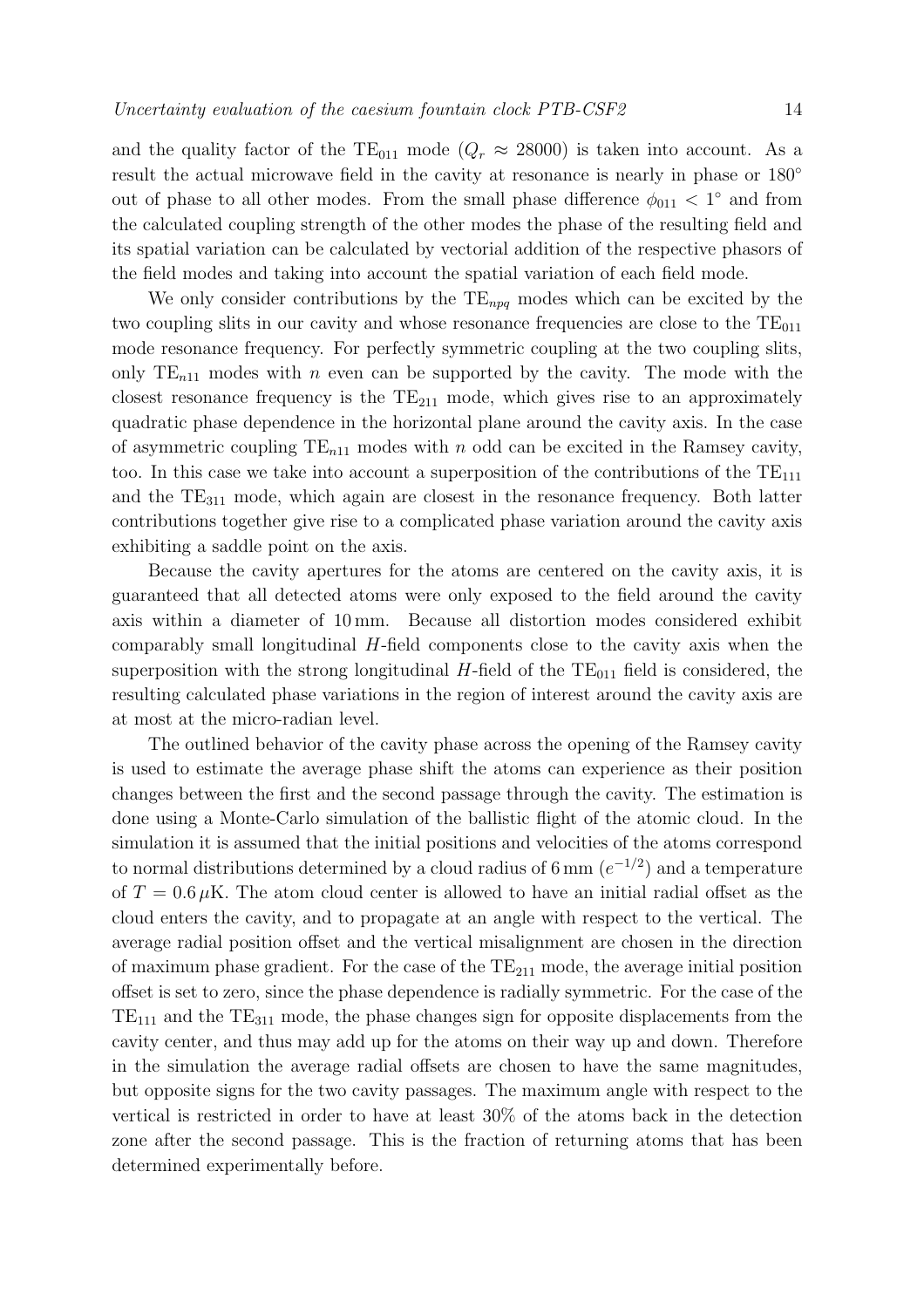For the case of perfectly symmetric coupling, i.e., the  $TE_{211}$  mode contributing only, we find that the maximum average relative frequency shift is  $0.07 \times 10^{-15}$ . On the other hand, assuming an asymmetric coupling by the utilization of a single coupling slit only, the maximum relative frequency shift due to the  $TE_{111}$  and the  $TE_{311}$  modes is calculated to be  $0.75 \times 10^{-15}$ . Thus we obtain for a worst-case assumption of a 10% coupling asymmetry between the two slits that the resulting maximum average frequency shift is  $0.075 \times 10^{-15}$ . Adding both symmetric and asymmetric contributions results in a possible frequency shift of  $0.15 \times 10^{-15}$  due to the distributed cavity phase. This value is taken as the uncertainty of the total distributed cavity phase shift.

#### 4.3. Majorana transitions

When an atom enters a region of a zero or a rapidly changing magnetic field, it can experience Majorana transitions which will transfer it into a new superposition of atomic states [33]. In the case of a fountain clock, changes in the magnetic field during the ballistic flight of the atoms may transfer an atom prepared in the state  $|F, m_F = 0\rangle$  into<br>a superposition of  $|F, m_{\perp}\rangle$  states. Depending on the detailed geometry of the fountain a superposition of  $|F, m_F\rangle$  states. Depending on the detailed geometry of the fountain<br>this can be proper between the stemic state preparation and the first Permear interestion this can happen between the atomic state preparation and the first Ramsey interaction and/or between the second Ramsey interaction and the detection, whereas between the Ramsey interactions such transitions are generally avoided by the homogeneous  $B<sub>c</sub>$ -field. Majorana transitions which happen before the atomic state preparation are not harmful because of the state selection process.

Frequency shifts, which occur due to Majorana transitions in combination with  $\Delta F = 1, \Delta m_F = \pm 1$  transitions in the Ramsey cavity, have been observed and investigated in the past [34, 35]. The latter transitions are possible only if the magnetic field inside the Ramsey cavity is not parallel to the field lines of the magnetic flux density  $B_c$ . Because of the curvature of the TEM<sub>011</sub> microwave field lines, atoms which do not travel exactly along the axis of the cavity have a finite probability to undergo  $\Delta m_F = \pm 1$  transitions, even if the magnetic field and the axis of the cavity is perfectly aligned.

In order to check for the presence of Majorana transitions in CSF2, the local magnetic field along the atomic trajectory above the cooling zone was mapped using the atoms as a magnetically sensitive probe. The mapping was done using transitions between Zeeman substates belonging to the same ground state hyperfine component (Zeeman transition measurements), and using magnetic field-sensitive hyperfine transitions between Zeeman substates belonging to different ground state components (hyperfine transition measurements).

For the Zeeman transition measurements, the fountain was operated with stateselection. The microwave field in the Ramsey cavity was referenced to one of PTB's masers and was tuned on resonance. This configuration resulted in 95% of the atoms being transferred from  $|3,0\rangle$  to  $|4,0\rangle$  by the Ramsey interaction. At a specific time delay after the state selection, a 5 ms long RF-pulse (with frequency in the kilohertz range)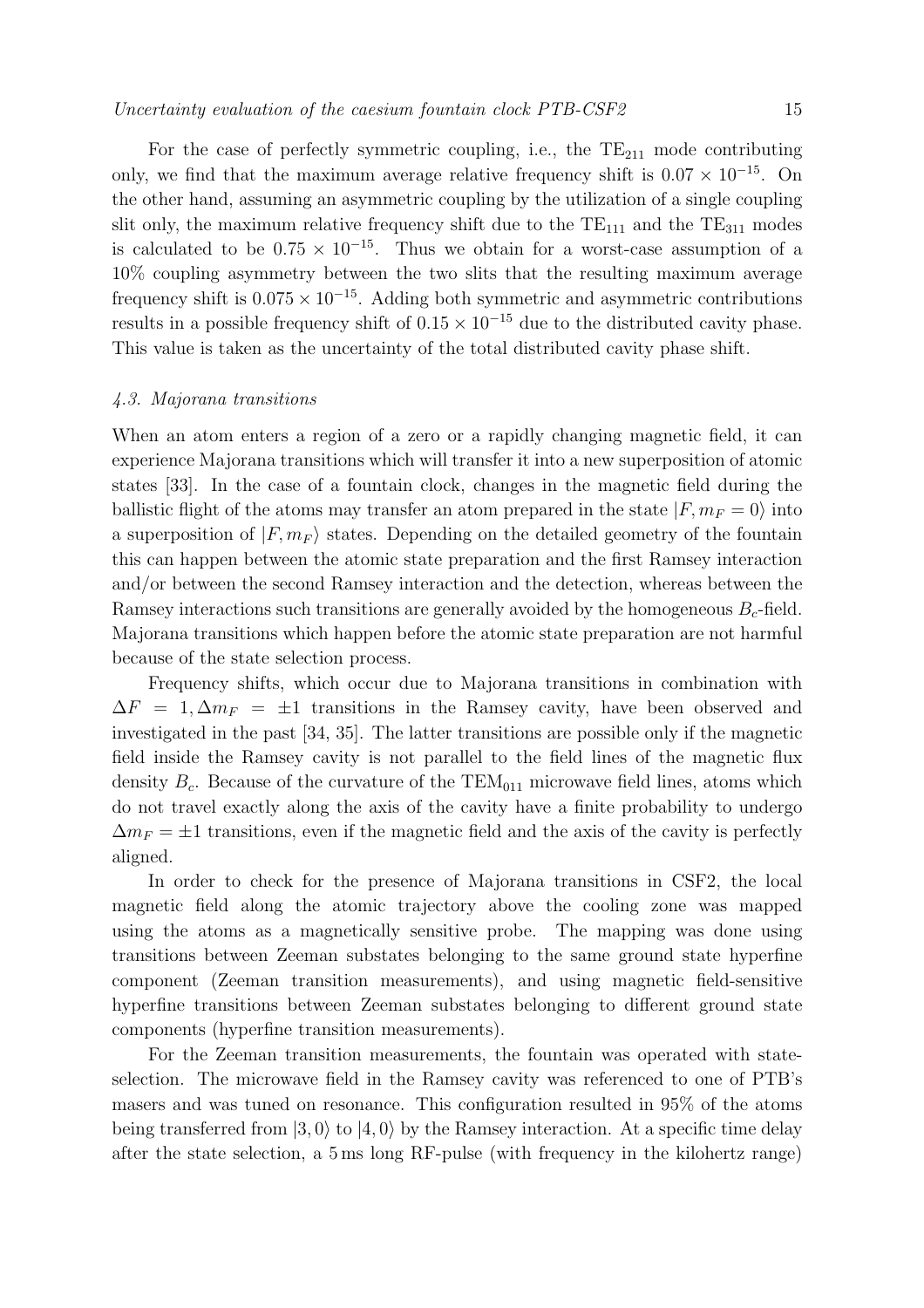was applied using a set of coils outside the vacuum system. The delay of the pulse was selected to correspond to a certain position of the atoms above the state-selection cavity. For each delay, the frequency of the pulse was varied between 5 kHz and 200 kHz. When the frequency of the pulse matched the Larmor frequency  $f_L = 3.5042 \times B \times (kHz/\mu T)$  of the atoms, the applied pulse transferred some of the atoms from  $m_F = 0$  to the  $m_F = \pm 1$ states, leaving them unaffected by the following Ramsey microwave interaction. Because of that, the number of atoms transferred to  $|4, 0\rangle$  was reduced. The amplitude of the<br>nulse was edited to minimize the number of atoms transferred to  $|4, 0\rangle$ . The frequency pulse was adjusted to minimize the number of atoms transferred to  $|4, 0\rangle$ . The frequency of the pulse which minimized the number of atoms transferred to  $|4, 0\rangle$  was used to colculate the magnetic flux density at the gracific height using the expression for the calculate the magnetic flux density at the specific height using the expression for the Larmor frequency. The magnetic field mapping was performed for heights starting at the state-selection cavity up to the bottom end of the outer layer of the magnetic shields (see Fig. 1); above this height the shields prevent the low-frequency field from penetrating inside and exciting Zeeman transitions. A map of the magnetic field is shown in Fig. 7 (open triangles).

For the hyperfine transition measurements, an RF-pulse of 5 ms length and with a variable delay with respect to the time of the launch of the atoms was applied using a microwave horn mounted close to the detection zone. In order to increase the spatial resolution, the vertical Gaussian radius of the cloud was reduced to  $\sim 3 \,\text{mm}$  ( $e^{-1/2}$ ) by using a short pushing pulse in the detection zone which removed the atoms at the top of the cloud. The RF pulse caused hyperfine transitions between different Zeeman sublevels of the two ground state components. Due to the uncontrolled polarization state of the RF field, it caused  $\Delta m_F = 0, \pm 1$  transitions when the RF frequency matched the transition frequency between the Zeeman sublevels. By choosing the delay, the RF frequencies at which the transitions  $m_F = 0 \rightarrow m_F = \pm 1$  occurred were used to calculate the magnetic field at the corresponding atom position (Figure 7, open circles). Due to the cutoff tubes, no signal was obtained within the state-selection cavity, the Ramsey cavity and the tubes themselves. The positions of the cavities and the three magnetic shields are indicated in Figure 7, as well. The Zeeman and hyperfine transition measurements show agreement with each other. Note that on the scale of Figure 7 the highly homogeneous field above the Ramsey cavity (Figure 4) looks completely flat.

It is clear from the measurements that the atoms do not cross a point of zero magnetic flux density along their trajectory. A detailed analysis of the measurements including the effect of the cloud size and microwave pulse length was performed, verifying this conclusion. The weak-field adiabatic condition [21] is satisfied everywhere to at least  $2 \times 10^{-2}$ , assuming a worst-case  $\pi/2$ -angle between the quantization field and the direction of the field gradient. Under the same assumption for the angle, a calculation of the probability for Majorana transitions in the region of strong magnetic field gradients has been performed. The calculation shows that the residual populations of  $m_F = \pm 1$ states due to Majorana transitions are on the order of  $5.0 \times 10^{-6}$  from that of the  $m_F = 0$ state, resulting in a frequency shift below  $1.0 \times 10^{-19}$ .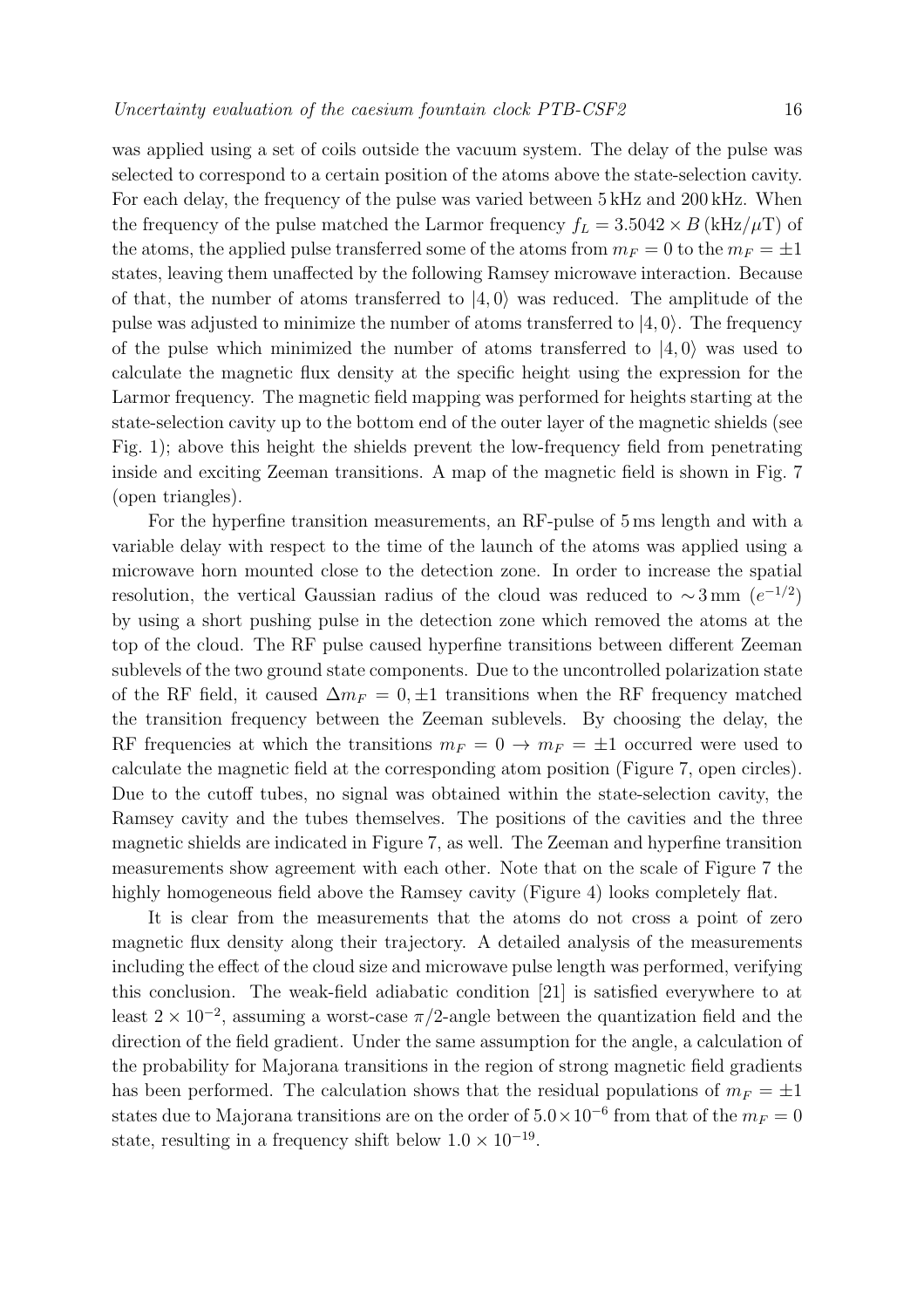#### 4.4. Rabi and Ramsey pulling

The Rabi pulling shift is due to the presence of a sloping background in the vicinity of the central Ramsey fringe. The interaction with the microwave field during the state selection process and the subsequent pushing by laser light causes a small portion of the atoms to end up in  $|3, m_F \neq 0\rangle$  substates. Subsequently, the microwave field in<br>the Barneau equity can cause  $\Delta m = 0$  transitions into states  $|4, m_{\perp} \neq 0\rangle$ . The Babi the Ramsey cavity can cause  $\Delta m_F = 0$  transitions into states  $|4, m_F \neq 0\rangle$ . The Rabi pedestals of these transitions create a sloping background in the transition probability when the populations of  $|3, +m_F\rangle$  and  $|3, -m_F\rangle$  states are not equal.<br>The largest contribution to Pabi pulling comes from the  $\Delta m$ 

The largest contribution to Rabi pulling comes from the  $\Delta m_F = 0$  transitions between  $|m_F| = 1$  states, because their transition frequencies are closest to the clock transition frequency. By exciting  $\Delta m_F = 0$  transitions  $|3, m_F = 0, \pm 1\rangle \rightarrow$ <br> $|4, m_c = 0, \pm 1\rangle$ , the permissions of the  $|3, m_c = \pm 1\rangle$  states in CSE2 are measured to be  $|4, m_F = 0, \pm 1\rangle$ , the populations of the  $|3, m_F = \pm 1\rangle$  states in CSF2 are measured to be 0.25% of that of the  $|3, m_F = 0\rangle$  state. At the same time the population imbalance of the  $|3, m_F = \pm 1\rangle$  states is determined to be  $|(p_{1,1} - p_{-1,-1})/(p_{1,1} + p_{-1,-1})| = 2.5 \times 10^{-2}$ , where  $p_{1,1}$  and  $p_{-1,-1}$  are the populations of the  $|3, m_F = +1\rangle$  and  $|3, m_F = -1\rangle$ states, respectively. For a typical detuning of 1 kHz of the  $\Delta m_F = 0$  transitions  $|3, m_F = \pm 1\rangle \rightarrow |4, m_F = \pm 1\rangle$  from the clock transition frequency, the corresponding<br>Behi-pulling shift is solved to be  $1.5 \times 10^{-19}$  using the theory sutlined in [26] Rabi pulling shift is calculated to be  $1.5 \times 10^{-19}$  using the theory outlined in [36].

In a fountain, Ramsey pulling is mainly due to the presence of  $\Delta m_F = \pm 1$ transitions  $|3, m_F = 0\rangle \rightarrow |4, m_F = \pm 1\rangle$  and  $|3, m_F = \pm 1\rangle \rightarrow |4, m_F = 0\rangle$  in the Ramsey cavity. These transitions can be observed by measuring the ratio  $S = N4/(N3+N4)$  as a function of the detuning of the microwave frequency in the Ramsey cavity in the vicinity of  $f_Z/2$ . In CSF2, the maximum of the ratio S is on the order of 0.7% relative to the clock transition probability on resonance and can be attributed to the first kind of transitions only, because the population of the  $|3, m_F = \pm 1\rangle$  states is small due to the state<br>colection (see above). The examinative hetrecal the  $|3, m_{\perp}| \ge 0$ selection (see above). The asymmetry between the  $|3, m_F = 0\rangle \rightarrow |4, m_F = +1\rangle(\oplus)$ and the  $|3, m_F = 0\rangle \rightarrow |4, m_F = -1\rangle(\ominus)$  transitions, can be defined as the ratio  $|(S(\oplus) - S(\ominus)) / (S(\oplus) + S(\ominus))|$ , where  $S(\oplus)$  and  $S(\ominus)$  are the maxima of S for the  $\oplus$ - and  $\ominus$ -transitions, respectively. It was found to be  $1.0(0.4) \times 10^{-3}$ . No change of this ratio was found, when in the detection zone  $\sigma^+$  or  $\sigma^-$  laser light polarization was used, in order to estimate an alleged probability imbalance due to the detection process. Using the results from [36], the magnitude of the Ramsey pulling shift for such a transition probability imbalance is calculated to be less than  $1.0 \times 10^{-19}$ .

Even though the  $|3, m_F = \pm 1\rangle$  states are only weakly populated, they are more oble to ontail an agreement due to the state selection precess, resulting in frequency probable to entail an asymmetry due to the state selection process, resulting in frequency shifts due to Ramsey pulling. As already stated above, in CSF2 the population asymmetry is measured to be less than  $2.5 \times 10^{-2}$ . Again using the results from [36], the magnitude of the resulting shift for such a population asymmetry is calculated to be less than  $1.0 \times 10^{-18}$ , which is taken as the overall uncertainty contribution for Ramsey pulling.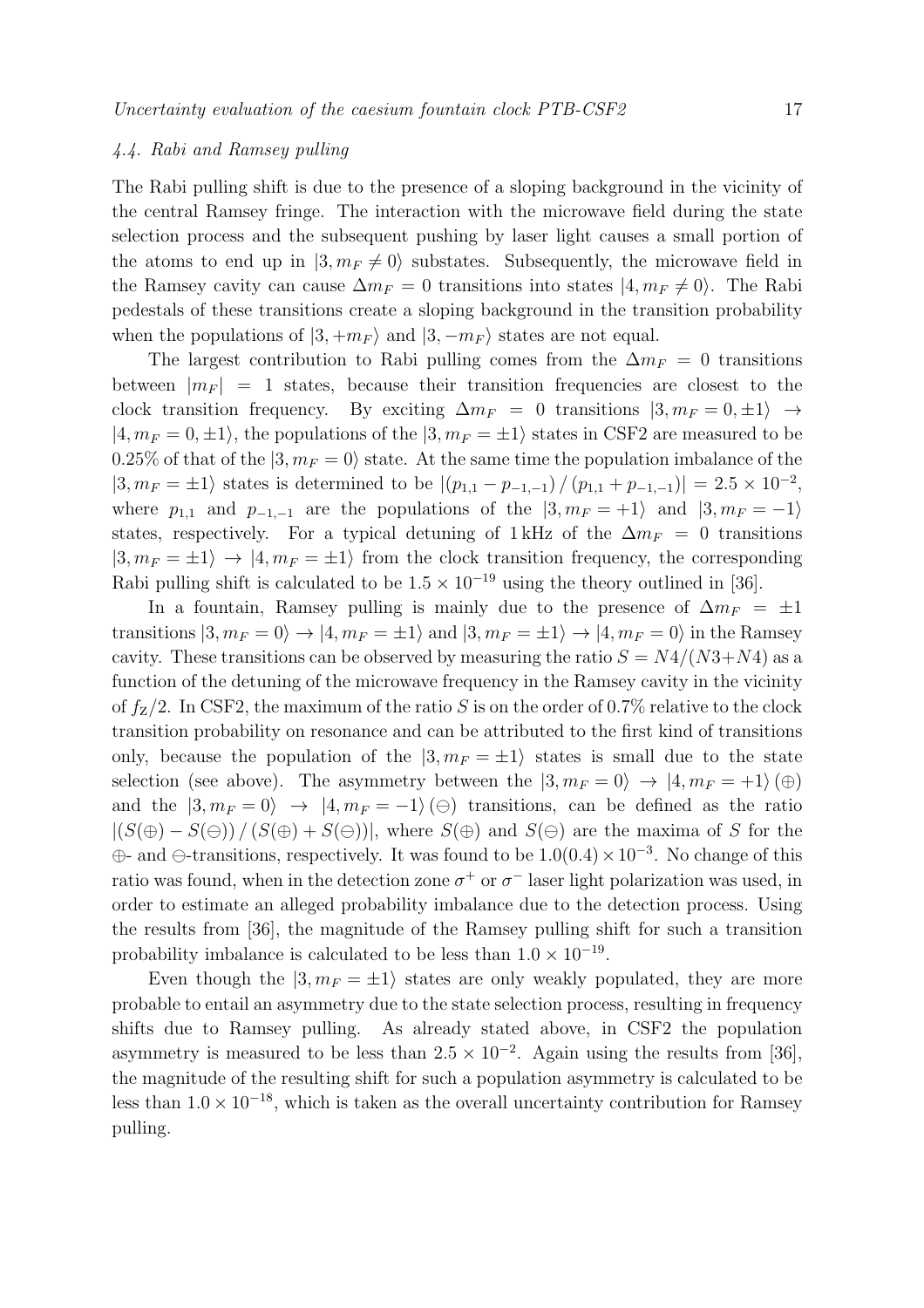#### 4.5. Shifts due to the electronics

It had been pointed out already that for continuous caesium beam atomic clocks, the presence of spurious spectral microwave components with frequencies different from that of the clock transition, i.e., asymmetric sidebands in the microwave spectrum, distort the Ramsey resonance curve, thus leading to a frequency bias of the microwave frequency standard output [37, 21].

For the currently employed frequency synthesis for CSF2, the largest frequency components present in the microwave signal sent to the Ramsey cavity are 100 Hz sidebands on the 9.192 GHz carrier. We find these sidebands to be at -50 dB below the carrier. Assuming a 10% amplitude asymmetry of the sidebands we obtain a frequency shift at nominal microwave power (see section 4.7) of less than  $0.17 \times 10^{-15}$  using the theory developed in [37].

It also had been pointed out theoretically and experimentally that in continuous beam atomic clocks a modulation which is synchronous with a sideband frequency may result in large frequency shifts [20]. Corresponding investigations for a fountain standard [38] revealed possible frequency shifts much larger than the shift mentioned above, which is just due to asymmetric sidebands. In CSF2 the cycle time (1.395 s) is chosen such that the fountain cycle has the same phase with respect to the 100 Hz period every two shots. Thus, the phase of the spur component for each cycle has an additional  $\pi$  phase difference with respect to the previous cycle. In this case no frequency shift at the  $10^{-17}$  level is expected due to averaging over 2 cycles, and we can neglect this effect compared to the effect discussed above. It should also be noted that in CSF2 there is no common frequency reference for the microwave frequency modulation and the synthesized microwave radiation. In the near future a new frequency synthesis setup [39] with an improved performance will be utilized for CSF2. It has already been demonstrated that utilizing the new synthesis together with a better magnetic shielding of the quartz oscillator results in a much better suppression of sidebands.

Another potential and systematic shift could result from a reproducible and systematic variation of the efficiency of measuring  $S = N_4/(N_3 + N_4)$  from cycle to cycle, e.g., due to 50 Hz distortions of the detection signal. However, the choice of the cycle time (1.395 s) also cancels out this kind of synchronous shift due to averaging over 4 cycles. From further experimental investigations we expect to obtain a more stringent limit on the related shifts.

Systematic errors arising from a potential quadratic frequency drift of the quartz oscillator and a linear drift of the offset of the operational amplifier in the analog integrator (see section 2.4) are expected to contribute less than  $0.1 \times 10^{-15}$  in relative units. This estimate is based on experimental findings and the specifications of This estimate is based on experimental findings and the specifications of the individual components. The total contribution of the electronics to the CSF2 uncertainty budget is thus  $0.2 \times 10^{-15}$ .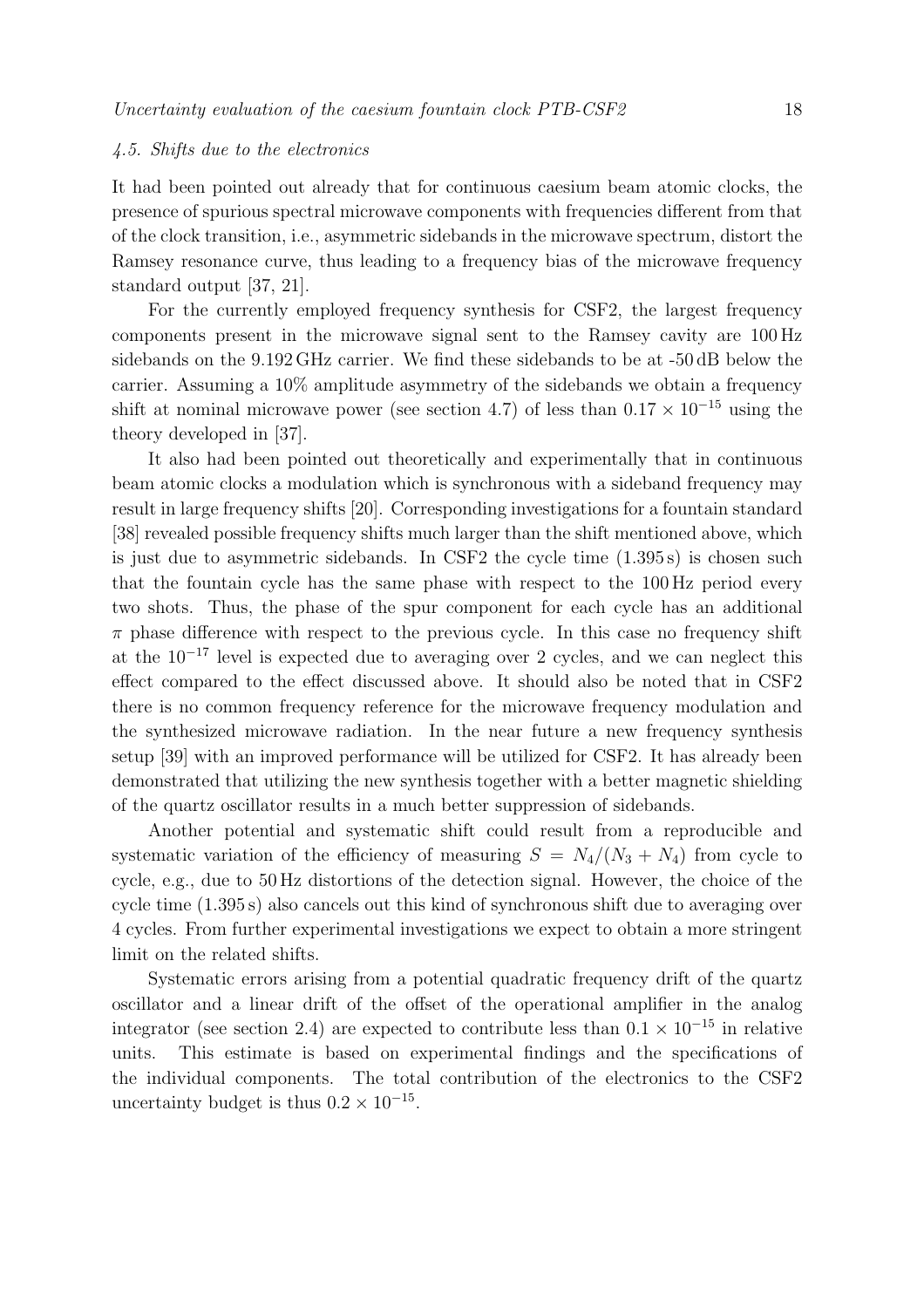#### 4.6. Microwave leakage

In general, the existence of microwave leakage results in frequency shifts [40, 41]. In order to search for any leakage the microwave power inside the Ramsey cavity was increased to about 1W (65 dB higher than normal). No microwave power larger than -153 dBm (the sensitivity limit of our spectrum analyzer) can be picked up with a microwave horn antenna anywhere in the vicinity of the fountain or the electronic subsystem. This test was also performed in the early stages of the construction of CSF2, before the vacuum system was closed, so that the leakage search could be performed directly at the Ramsey cavity and its feeds. Similar tests did not reveal any leakage from the state selection cavity, which moreover is far detuned during each cycle, once the state selection has been performed. We thus conclude from the results of our investigations about the effects of microwave leakage [40] that any associated shift is well below the 10<sup>−</sup><sup>16</sup>-level and attribute a corresponding uncertainty. For the near future, in order to corroborate this finding, we plan further investigations using a microwave switch free of phase transients as has been developed and demonstrated recently [42].

#### 4.7. Microwave power shift

It is well known that in fountain frequency standards frequency differences may be observed when operating the standard at normal optimized microwave power or at elevated microwave power levels. For the origin of such frequency differences a number of effects, discussed in Sections 3.4, 4.2, 4.3, 4.4, 4.5, 4.6, come into consideration: cold collisions, cavity phase shifts, Majorana transitions, Rabi and Ramsey pulling, spurious microwave components, and microwave leakage. Experiments with PTB's first caesium frequency fountain CSF1 revealed the presence of power-related frequency shifts [43]. Experiments with elevated microwave power in CSF2 were also performed, and the results are outlined below.

When the microwave power in the Ramsey cavity is varied, the pulse area the atoms experience as they pass through the cavity is changed. A  $\pi$  microwave pulse causes an atom to undergo a full transition from one atomic hyperfine state to another. This definition can be extended to include  $n\pi$  pulse areas (with n an odd integer), which leaves the atom in the same final state as at  $\pi$  pulse area, but with the amplitude of the microwave field  $n$  times higher. In an atomic fountain, atoms with different initial positions, launch directions and velocities are exposed to different microwave pulse areas due to the spatial profile of the microwave field inside the cavity. A nominal  $n\pi$  pulse area is determined by measuring the microwave power at which there is the maximum probability for the ensemble of atoms to undergo the microwave transition. Depending on the order n of the  $n\pi$  pulse, this approach leads to different state compositions of the coherent ground state superposition  $a |3, 0\rangle + b |4, 0\rangle$  after the first Ramsey interaction,<br>determined by the sempley numbers g and b [44, 42]. In turn, a dependence of the determined by the complex numbers  $a$  and  $b$  [44, 43]. In turn, a dependence of the collisional shift on the state composition [13] contributes to the fountain frequency dependence on the microwave power [44, 43].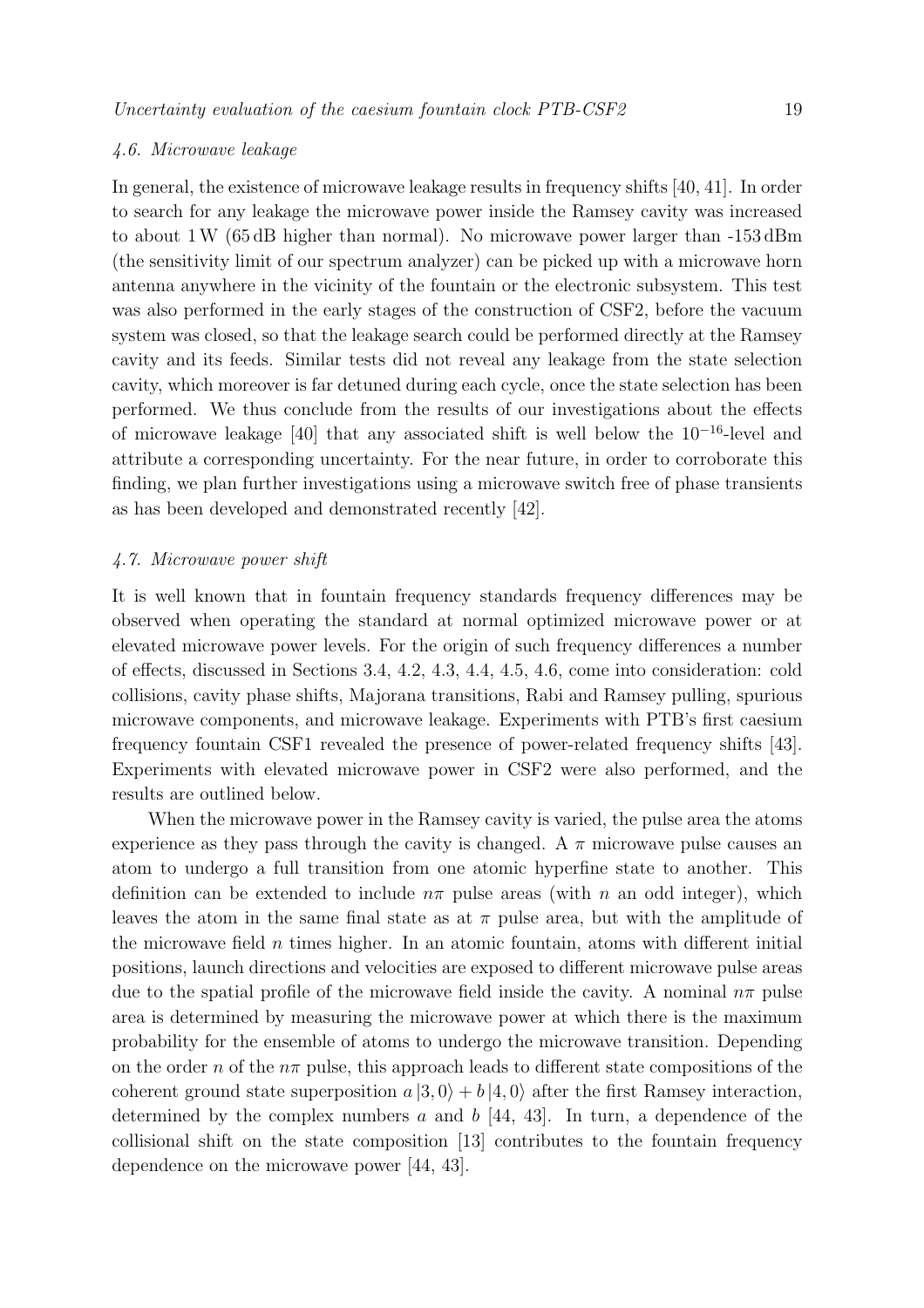For CSF2, in order to eliminate any varying collisional shift contribution to the measured power-dependent frequency shift, the area of each nominal  $n\pi$  microwave pulse was adjusted to produce the same state composition after the first Ramsey interaction. The adjustment was done by measuring this state composition  $(a|3,0\rangle + b|4,0\rangle)$ , and<br>leaping the ratio  $|a/b|$  the same [42] for each nominal agriculture pulse measurement. keeping the ratio  $|a/b|$  the same [43] for each nominal  $n\pi$  microwave pulse measurement. The frequency shift versus microwave pulse area was determined by performing a differential frequency measurement of the fountain operating with  $1\pi$  and  $n\pi$  pulse areas, where the pulse area is switched every 1000 s. The two modes of operation were controlled by a voltage-controlled attenuator. Once the two microwave pulse areas were adjusted, the fountain was locked to the clock transition, while a phase comparator measured the phase difference between CSF2 and a stable maser reference. The observed microwave power-dependent frequency shift is shown in Figure 8.

From our investigations related to the effects of cold collisions, Majorana transitions, Rabi and Ramsey pulling, spurious microwave components and microwave leakage (see Sections 3.4, 4.3, 4.4, 4.5, 4.6), we conclude that any of these effects is highly unlikely to cause the observed microwave power dependence of the fountain frequency shift. Currently more work is in progress investigating whether the observed power-dependent shifts can be explained by longitudinal phase gradients caused by the cavity end-caps. In this case the frequency shifting effect for the nominal  $1\pi$  pulse area operation may well be negligible [45].

To reflect our uncertainty as to whether the mechanism leading to the observed microwave power dependence (Fig. 8) also causes a frequency bias for normal operation at  $1\pi$  pulse area we add a contribution to the uncertainty budget. As we have done previously in the case of CSF1, we use half of the frequency shift between  $1\pi$  and  $3\pi$ nominal pulse area operation as an estimate for the potential magnitude of a frequency bias. For CSF2, this difference is  $0.79(48) \times 10^{-15}$ , giving a contribution of  $0.40 \times 10^{-15}$ to the uncertainty budget.

#### 4.8. Background gas pressure shift

The background gas pressure in CSF2 is reduced by the two ion pumps below and above the vacuum structure (see Fig. 1). The pressure of the residual gas in the drift tube of CSF2 is on the order of  $5 \times 10^{-8}$  Pa, estimated from the current reading of the top ion pump. Considering this to be the residual hydrogen pressure which would cause the largest frequency shift, the estimated uncertainty of the CSF2 frequency due to background gas collisions is less than  $4.6 \times 10^{-17}$  [21]. As a further corroboration that collisions with background gas atoms can be neglected, the number of atoms during their ascent and descent was derived from the time-of-flight measurements. The comparison shows that the fraction of atoms detected after their ballistic flight is consistent with the geometrical losses at the apertures of the cavities for the measured cloud temperature.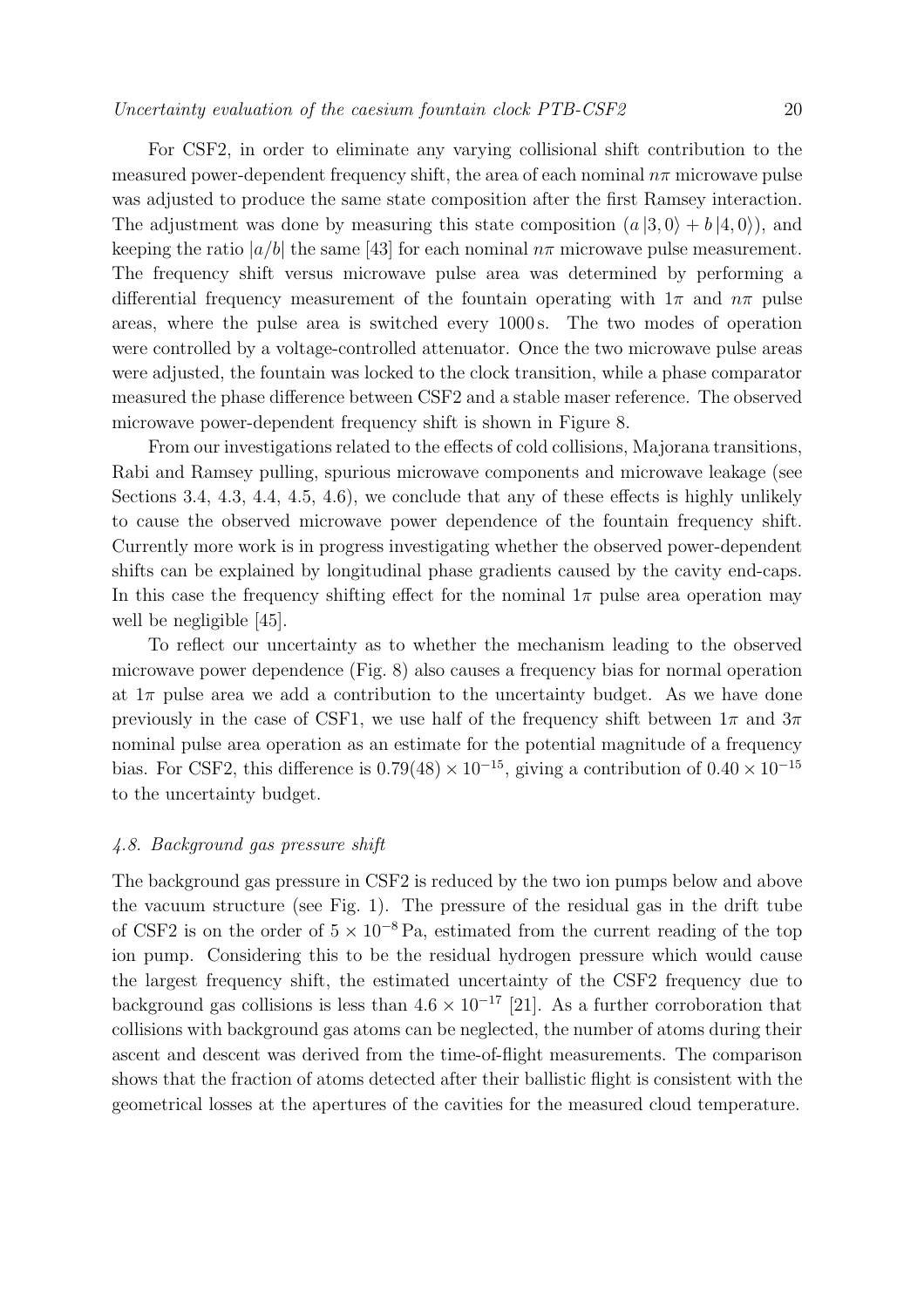| Frequency shift                         | Correction | Uncertainty |
|-----------------------------------------|------------|-------------|
| Quadratic Zeeman shift                  | $-99.85$   | 0.06        |
| Blackbody radiation shift               | 16.60      | 0.06        |
| $Gravity + relativistic Doppler effect$ | 8.567      | 0.006       |
| Collisional shift                       | 0.32       | 0.62        |
| Cavity phase shift                      | 0.0        | 0.15        |
| Light shift                             | 0.0        | 0.001       |
| Majorana transitions                    | 0.0        | 0.0001      |
| Rabi pulling                            | 0.0        | 0.0002      |
| Ramsey pulling                          | 0.0        | 0.001       |
| Electronics                             | 0.0        | 0.20        |
| Microwave leakage                       | 0.0        | 0.10        |
| Microwave power dependence              | 0.0        | 0.40        |
| Background pressure                     | 0.0        | 0.05        |
| total                                   | $-91.50$   | 0.80        |

**Table 1.** Uncertainty budget of CSF2: Frequency shift type (origin), applied frequency correction, and frequency correction uncertainty (parts in  $10^{15}$ ).

# **5. Compilation of frequency corrections and systematic uncertainty contributions**

The uncertainty budget of CSF2 together with typically applied corrections is given in Table 1. The depicted uncertainty budget is valid for designated frequency evaluations. Some uncertainty entries (quadratic Zeeman shift, collisional shift, microwave power dependence) are subject to change depending on the results of updated related evaluations. Such evaluations are performed for each individual CSF2 contribution to TAI calibrations. It should be noted that the currently dominating uncertainty contribution due to collisions is essentially given by the statistical uncertainty of related measurements and will be probably reduced along with future evaluations. Concerning the second largest contribution due to the microwave power dependence, work is in progress to clarify its origin and characteristics.

#### **6. Performance of CSF2**

Since the completion of CSF2, several frequency comparisons with the fountain CSF1 and the hydrogen masers at PTB were made using a phase comparator. The frequency measurements demonstrated a typical short-term instability of  $2.5 \times 10^{-13} (\tau/s)^{-1/2}$ against the masers. The short-term instability is determined mainly by the combination of quantum projection noise and the Dick effect [46]. In the absence of microwave oscillator noise, the short-term instability of the fountain can be calculated from the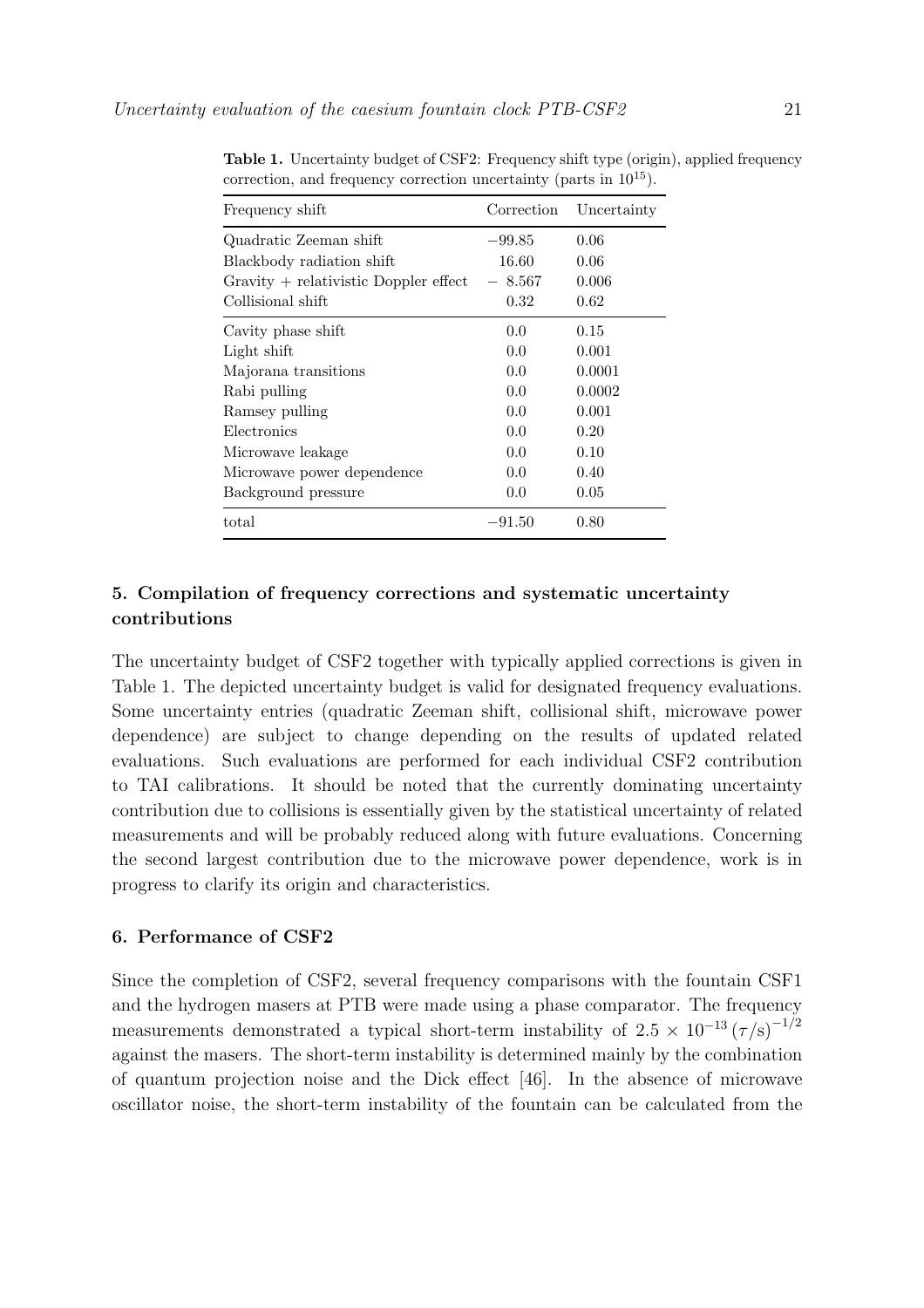following expression for the Allan deviation [47]:

$$
\sigma_y(\tau) = \frac{1}{\pi Q_{\rm at} S/N} \sqrt{\frac{T_c}{\tau}}
$$
\n(3)

where  $Q_{\text{at}} = f_0/\Delta f$  is the atom quality factor,  $f_0 = 9192631770 \text{ Hz}$ ,  $\Delta f$  is the width of the Ramsey fringe,  $\tau$  is the measurement time and  $T_c$  is the cycle time.

The signal-to-noise ratio  $S/N$  is determined by measuring  $S = N_4/(N_3 + N_4)$ and its Allan standard deviation  $\sigma_A^S$  as the measure for the noise N for a range of melogene loading time. Changing the melogene loading time possible in a variation of molasses loading times. Changing the molasses loading time results in a variation of the launched and detected atom number (and evidently in a change of the cycle time  $T_c$ ). To avoid the contribution from microwave oscillator noise, N was determined by setting the microwave power inside the Ramsey cavity to correspond to  $2 \times \pi/4$ pulse area, with the microwave frequency kept at resonance. This pulse sequence leaves the atoms in an equal superposition of  $|F = 3\rangle$  and  $|F = 4\rangle$  states after the Ramsey interaction. As the observed signal-to-noise ratios are proportional to the square-root of the detected atom number signal, and as noise contributions from the photon shot noise are negligible, this measurement reveals quantum projection noise-limited performance [47]. This finding enables us to calculate the detected atom number as the square of the measured signal-to-noise ratios [10, 22]. From the signal-to-noise ratios, the expected short-term instability of the fountain due to the quantum projection noise at different cycle times was calculated (Fig. 9). The contribution from the Dick effect to the frequency instability has been calculated using the noise properties of the quartz interrogation oscillator as given in its datasheet and is also shown in Figure 9. The two contributions to the frequency instability have been added in quadrature to obtain the solid line in Figure 9. The actual frequency instability of CSF2 with respect to PTB maser H6 is shown by circles.

The best performance is predicted for  $\sim$  500 ms molasses loading time, corresponding to 1.395 s fountain cycle time. Figure 10 (open circles) illustrates the relative frequency instability against the maser H6, expressed by the Allan standard deviation  $\sigma_y(\tau)$ . For averaging times below 10<sup>4</sup> s, the frequency instability is  $\sigma_y(\tau)$  =  $2.5 \times 10^{-13} (\tau/s)^{-1/2}$ . For averaging times larger than  $10^4$  s the frequency drift of the maser is the limiting factor for the CSF2 instability measurement. The solid circles in Figure 10 show the relative frequency instability of CSF2 versus CSF1 over a 20-day period. The data points correspond to an instability  $\sigma_y(\tau) = 2.8 \times 10^{-13} (\tau/s)^{-1/2}$ , which is expected taking into account a  $\sigma_y(\tau) = 1.3 \times 10^{-13} (\tau/\text{s})^{-1/2}$  instability contribution by CSF1. Based on this result, we use  $u_A = 0.7 \times 10^{-15}$  as an upper limit for the statistical uncertainty of CSF2 frequency measurements until further verification of the  $\tau^{-1/2}$ -dependence of the instability for long averaging times. This procedure is held likewise for measurements of the TAI scale unit.

The results of frequency comparisons between CSF2 and CSF1 are shown in Figure 11. The comparisons made between August 2008 and November 2008 (open circles) were done before the evaluation of most of the uncertainties given in Table 1.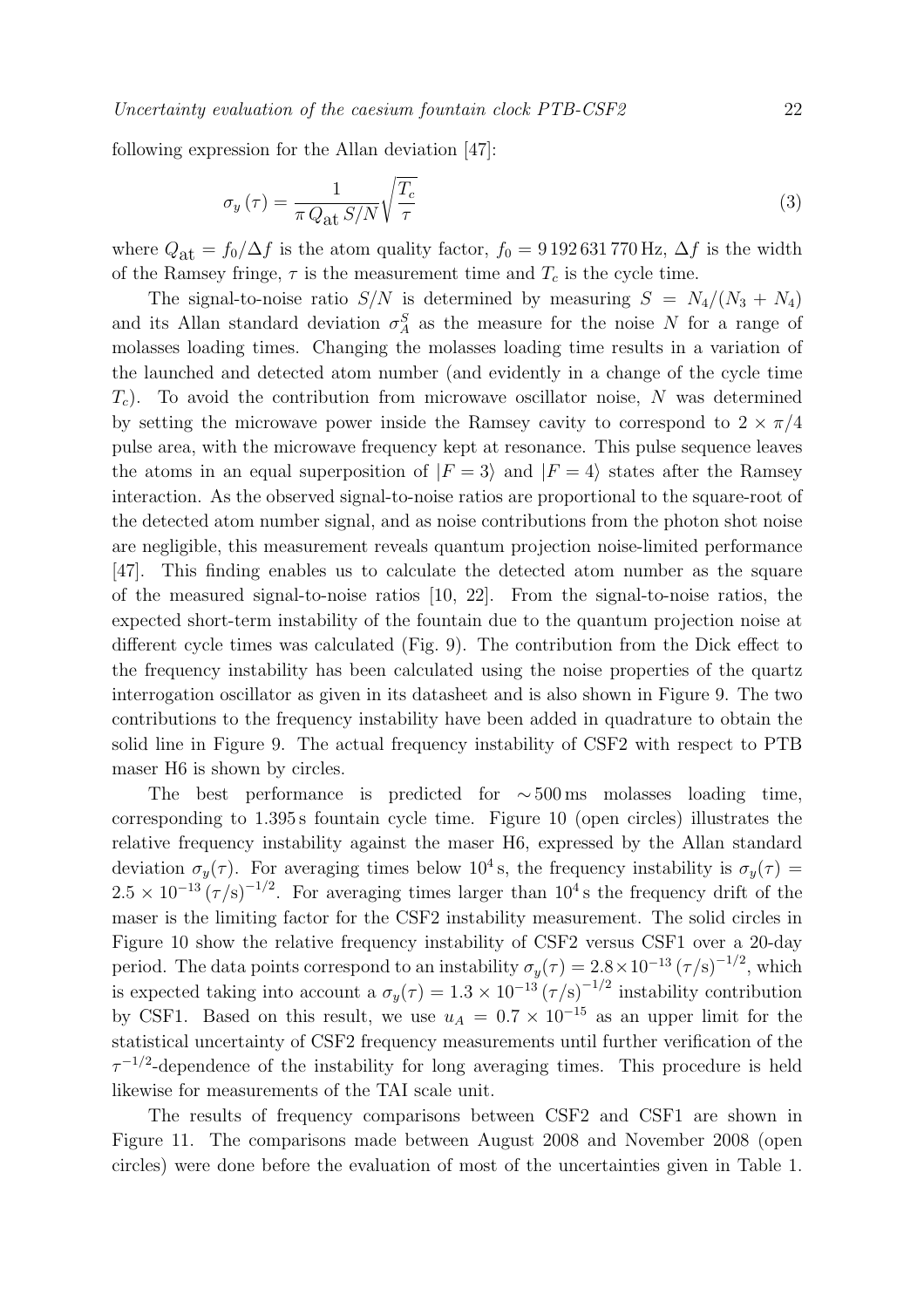The error bars shown for these data points are only the statistical uncertainties of the measurements. For each fountain, the output frequencies were corrected for secondorder Zeeman shift, blackbody shift, gravitational shift and collisional shift. For the comparisons after December 2008, a systematic uncertainty evaluation was available. The error bars of this data are calculated as a quadrature of the statistical uncertainty of the measurement (limited to  $0.7 \times 10^{-15}$ ), the total uncertainty of CSF2 according to Table 1, and the total uncertainty of CSF1. Both fountains agree with each other within the combined uncertainties. However, there seems to be a systematic offset of  $\sim$  1 × 10<sup>-15</sup> between the two devices, which requires further investigations.

Four informal frequency evaluations of CSF2 were reported to the Bureau International des Poids et Mesures (BIPM) between December 2008 and August 2009. The frequency of CSF2 with respect to the other fountain frequency standards regularly contributing data to the BIPM is shown in Fig. 12. The error bars comprise the statistical and systematic uncertainties of the standards and the uncertainties due to the link to TAI as given in the CircularT [48]. One can see that the CSF2 results appear to fall well within the range of results of the other primary frequency standards.

#### **7. Conclusions**

A first evaluation of the uncertainty of the second atomic fountain CSF2 at PTB has been performed. Under normal operating conditions, about  $10^6$  atoms cooled to  $0.6 \mu$ K in a cloud of  $\sim$ 6 mm (e<sup>-1/2</sup>) radius are launched vertically from the cooling zone at  $\sim$  4.4 m/s. About 10% of them are prepared in the  $|3,0\rangle$  state by the state-selection<br>precess. After the Bernson interesting 20% of these stams ( $\approx$   $\times$  10<sup>4</sup>) are detected process. After the Ramsey interaction, 30% of these atoms ( $\sim$ 3 × 10<sup>4</sup>) are detected and provide information on the detuning of the microwave frequency from the atomic resonance. The fountain operates with a cycle time which minimizes the contributions from quantum projection noise and the Dick effect, resulting in a frequency instability  $\sigma_y(\tau) = 2.5 \times 10^{-13} (\tau/\text{s})^{-1/2}$ . The systematic uncertainty of the frequency of the standard is 0.80 × 10<sup>-15</sup>. The largest contributions to the uncertainty bulget come standard is  $0.80 \times 10^{-15}$ . The largest contributions to the uncertainty budget come from the collisional shift evaluation and a microwave power related effect. The use of large molasses laser beam diameters results in reduced shifts due to cold collisions. It is expected that with the implementation of a slow beam for molasses loading [2], the utilization of a new frequency synthesis setup [39] and a femtosecond laser microwave oscillator [10], the short-term instability of the fountain will be further reduced, and that the cold collisions shift value will be determined with better accuracy using the rapid adiabatic passage method [12].

#### **Acknowledgments**

The authors would like to thank Chr. Richter for the considerable support with the electronics, and B. Riedel of the Institut für Geodäsie und Photogrammetrie of the Technische Universität Braunschweig for the determination of the height of PTB's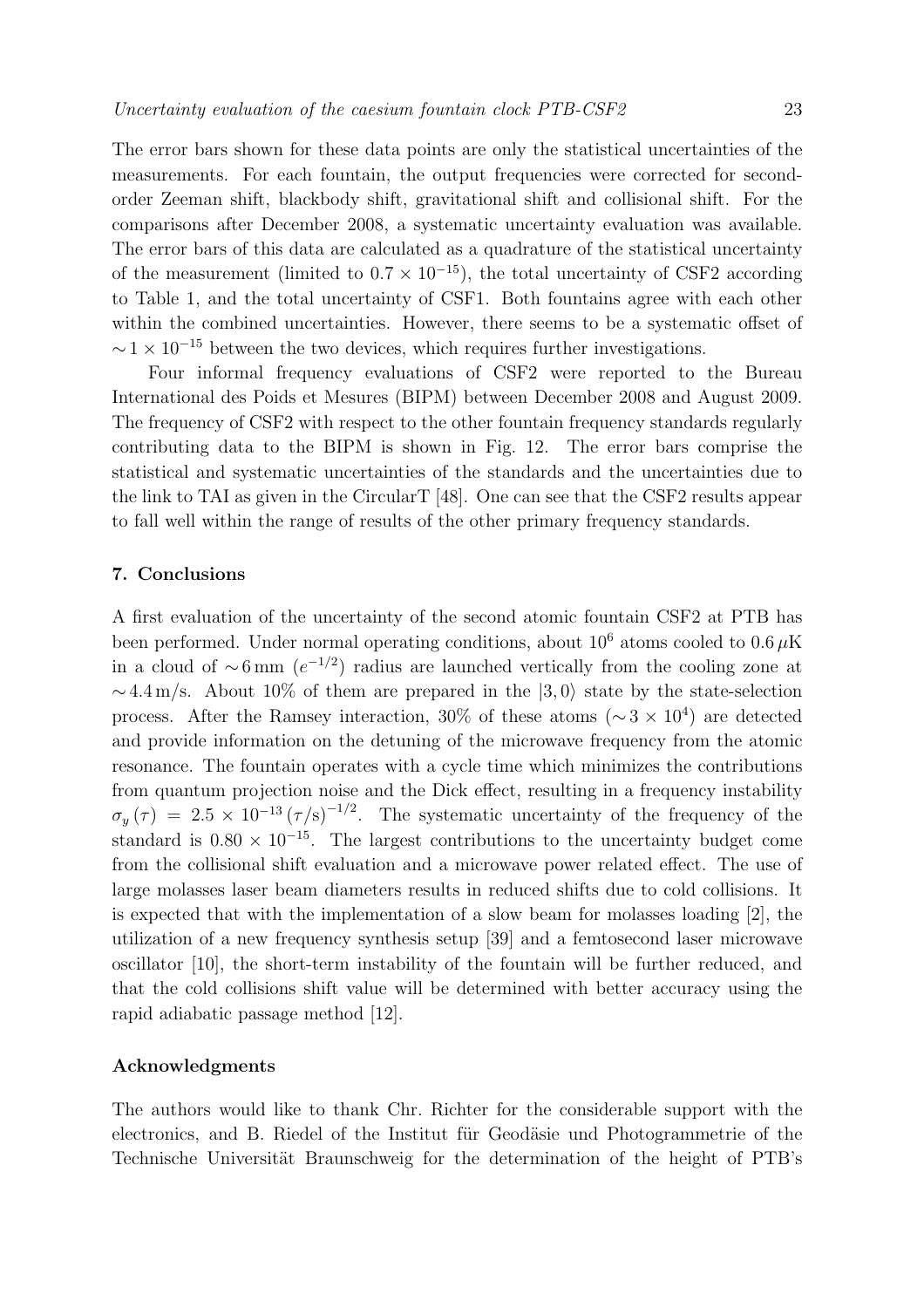clock hall above the geoid. We also would like to thank G. Panfilo of the staff of the BIPM Time Section for providing valuable comparison data between CSF2 and TAI. We gratefully acknowledge critical reading of the manuscript and valuable suggestions by A. Bauch. N. Nemitz is supported by a grant from DFG.

#### **References**

- [1] R Wynands and S Weyers. Metrologia, 42(3):S64–S79, 2005.
- [2] C. Vian, P. Rosenbusch, H. Marion, S. Bize, L. Cacciapuoti, S. Zhang, M. Abgrall, D. Chambon, I. Maksimovic, P. Laurent, G. Santarelli, A. Clairon, A. Luiten, M. Tobar, and C. Salomon. IEEE Transactions on Instrumentation and Measurement, 54(2):833–836, 2005.
- [3] S. Weyers, U. Hübner, R. Schröder, Chr. Tamm, and A. Bauch. *Metrologia*, 38(3):343–352, 2001.
- [4] S. Weyers, A. Bauch, R. Schröder, and C. Tamm. In Proceedings of the 6th Symposium of Frequency Standards and Metrology, pages 64–71, 2002.
- [5] T. P. Heavner, S. R. Jefferts, E. A. Donley, J. H. Shirley, and T. E. Parker. Metrologia, 42:411–422, 2005.
- [6] F. Levi, D. Calonico, L. Lorini, and A. Godone. Metrologia, 43:545–555, 2006.
- [7] K. Szymaniec, W. Chalupczak, P. B. Whibberley, S. N. Lea, and D. Henderson. Metrologia, 42:49–57, 2005.
- [8] T. Kurosu, Y. Fukuyama, Y. Koga, and K. Abe. IEEE Transactions on Instrumentation and Measurement, 53(2):466–471, 2004.
- [9] M. Kumagai, H. Ito, M. Kajita, and M. Hosokawa. Metrologia, 45:139–148, 2008.
- [10] S. Weyers, B. Lipphardt, and H. Schnatz. Physical Review A, 79:031803(R), 2009.
- [11] J. Millo, M. Abgrall, M. Lours, E. M. L. English, H. Jiang, J. Guéna, A. Clairon, M. E. Tobar, S. Bize, Y. Le Coq, and G. Santarelli. Applied Physics Letters, 94:141105, 2009.
- [12] F. Pereira Dos Santos, H. Marion, S. Bize, Y. Sortais, A. Clairon, and C. Salomon. Physical Review Letters, 89(23):233004, 2002.
- [13] K. Szymaniec, W. Chalupczak, E. Tiesinga, C. J. Williams, S. Weyers, and R. Wynands. Physical Review Letters, 98:153002, 2007.
- [14] S. R. Jefferts, T. P. Heavner, T. E. Parker, and J. H. Shirley. Acta Physica Polonica A, 112(5):759– 767, 2007.
- [15] D. Calonico, F Levi, C. E. Calosso, E. K. Bertacco, G. Costanzo, and A. Godone. In Proceedings of the 7th Symposium of Frequency Standards and Metrology, pages 228–232, 2008.
- [16] R. Wynands, D. Griebsch, R. Schröder, and S. Weyers. In Proceedings 20th European Frequency and Time Forum, pages 200–202, 2006.
- [17] A. Clairon, S. Ghezali, G. Santarelli, Ph. Laurent, S. N. Lea, M. Bahoura, E. Simon, S. Weyers, and K. Szymaniec. In Proceedings of the 5th Symposium on Frequency Standards and Metrology, pages 45–59, 1996.
- [18] R. Schröder and U. Hübner. In Proceedings of the  $14$ th European Frequency and Time Forum, pages 480–484, 2000.
- [19] R. Schröder, U. Hübner, and D. Griebsch. IEEE Transactions on Ultrasonics, Ferroelectrics and Frequency Control, 49(3):383–392, 2002.
- [20] R. Schröder. In Proceedings 5th European Frequency and Time Forum, pages 194–200, 1991.
- [21] J. Vanier and C. Audoin. The Quantum Physics of Atomic Frequency Standards. Adam Hilger, Bristol and Philadelphia, 1989.
- [22] S. Weyers, A. Bauch, U. Hübner, R. Schröder, and Chr. Tamm. IEEE Transactions on Ultrasonics, Ferroelectrics and Frequency Control, 47(2):432–437, 2000.
- [23] S. Weyers, A. Bauch, D. Griebsch, U. Hübner, R. Schröder, and C. Tamm. In Proceedings of the IEEE International Frequency Control Symposium and the 13th European Frequency and Time Forum, pages 16–19, 1999.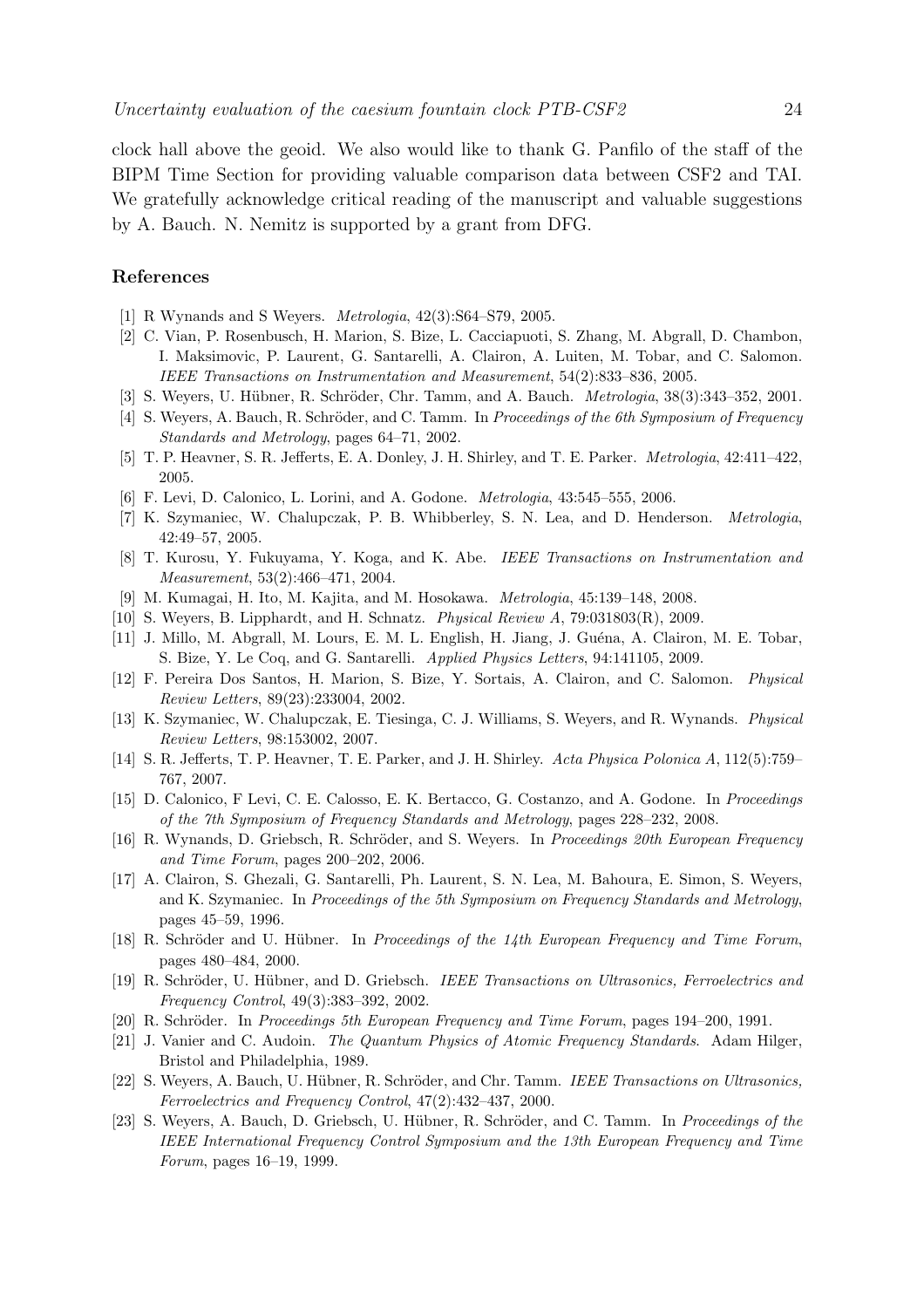- [24] J. P. Barrat and C. Cohen-Tannoudji. Journal de Physique et le Radium, 22(6):329–336, 1961.
- [25] W. Itano, L. L. Lewis, and D. Wineland. Physical Review A, 25(2):1235, 1982.
- [26] P. Rosenbusch, S. Zhang, and A. Clairon. In Proceedings of the IEEE International Frequency Control Symposium and the 21st European Frequency and Time Forum, pages 1060–1063, 2007.
- [27] E. J. Angstmann, V. A. Dzuba, and V. V. Flambaum. Physical Review A, 74:023405, 2006.
- [28] B. Riedel. private communication.
- [29] E. Tiesinga, B. J. Verhaar, H. T. C. Stoof, and D. van Bragt. Physical Review A, 45(5):R2671– R2673, 1992.
- [30] S. R. Jefferts, J. Shirley, T. E. Parker, T. P. Heavner, D. M. Meekhof, C. Nelson, F. Levi, G. Constanzo, A. De Marchi, R. Drullinger, L. Hollberg, W. D. Lee, and F. L. Walls. Metrologia, 39:321–336, 2002.
- [31] S. Ghezali, P. Laurent, S. N. Lea, and A. Clairon. Europhysics Letters, 36(1):25–30, 1996.
- [32] K. Pöschl. Mathematische Methoden der Hochfrequenztechnik. Springer, Berlin, Göttingen, Heidelberg, 1956.
- [33] E. Majorana. Nuovo Cimento, 9:4350, 1932.
- [34] R. Wynands, R. Schröder, and S. Weyers. *IEEE Transactions on Instrumentation and* Measurement, 56(2):660–663, 2007.
- [35] A. Bauch and R. Schröder. Annalen der Physik, 2:421–449, 1993.
- [36] L. S. Cutler, C. A. Flory, R. P. Giffard, and A. De Marchi. Journal of Applied Physics, 69(5):2780– 2792, 1991.
- [37] C. Audoin, M. Jardino, L. S. Cutler, and R. F. Lacey. IEEE Transactions on Instrumentation and Measurement, 27(4):325–329, 1978.
- [38] J. H. Shirley, T. P. Heavner, and S. R. Jefferts. IEEE Transactions on Instrumentation and Measurement, 58(4):1241–1246, 2009.
- [39] A. Sen Gupta, R. Schröder, S. Weyers, and R. Wynands. In Proceedings of the IEEE International Frequency Control Symposium and the 21st European Frequency and Time Forum, pages 234– 237, 2007.
- [40] S. Weyers, R. Schröder, and R. Wynands. In Proceedings of the 20th European Frequency and Time Forum, pages 173–180, 2006.
- [41] J. H. Shirley, F. Levi, T. P. Heavner, D. Calonico, D-H. Yu, and S. Jefferts. IEEE Transactions on Ultrasonics, Ferroelectrics and Frequency Control, 53(12):2376–2385, 2006.
- [42] G. Santarelli, G. Governatori, D. Chambon, M. Lours, P. Rosenbusch, J. Guéna, F. Chapelet, S. Bize, M. E. Tobar, P. Laurent, T. Potier, and A. Clairon. IEEE Transactions on Ultrasonics, Ferroelectrics and Frequency Control, 56(7):1319–1326, 2009.
- [43] S. Weyers, R. Wynands, K. Szymaniec, and W. Chalupczak. In Proceedings of the IEEE International Frequency Control Symposium and the 21st European Frequency and Time Forum, page 265, 2007.
- [44] K. Szymaniec, W. Chalupczak, S. Weyers, and R. Wynands. IEEE Transactions on Ultrasonics, Ferroelectrics and Frequency Control, 54(9):1721–1722, 2006.
- [45] K. Gibble. private communication.
- [46] G. J. Dick. In Proceedings of the 19th Annual Precise Time and Time Interval (PTTI) Applications and Planning Meeting, page 133, 1987.
- [47] G. Santarelli, P. Laurent, P. Lemonde, A. Clairon, A. G. Mann, S. Chang, A. N. Luiten, and C. Salomon. Physical Review Letters, 82:4619, 1999.
- [48] BIPM CircularT, monthly, available at: http://www.bipm.org/jsp/en/TimeFtp.jsp.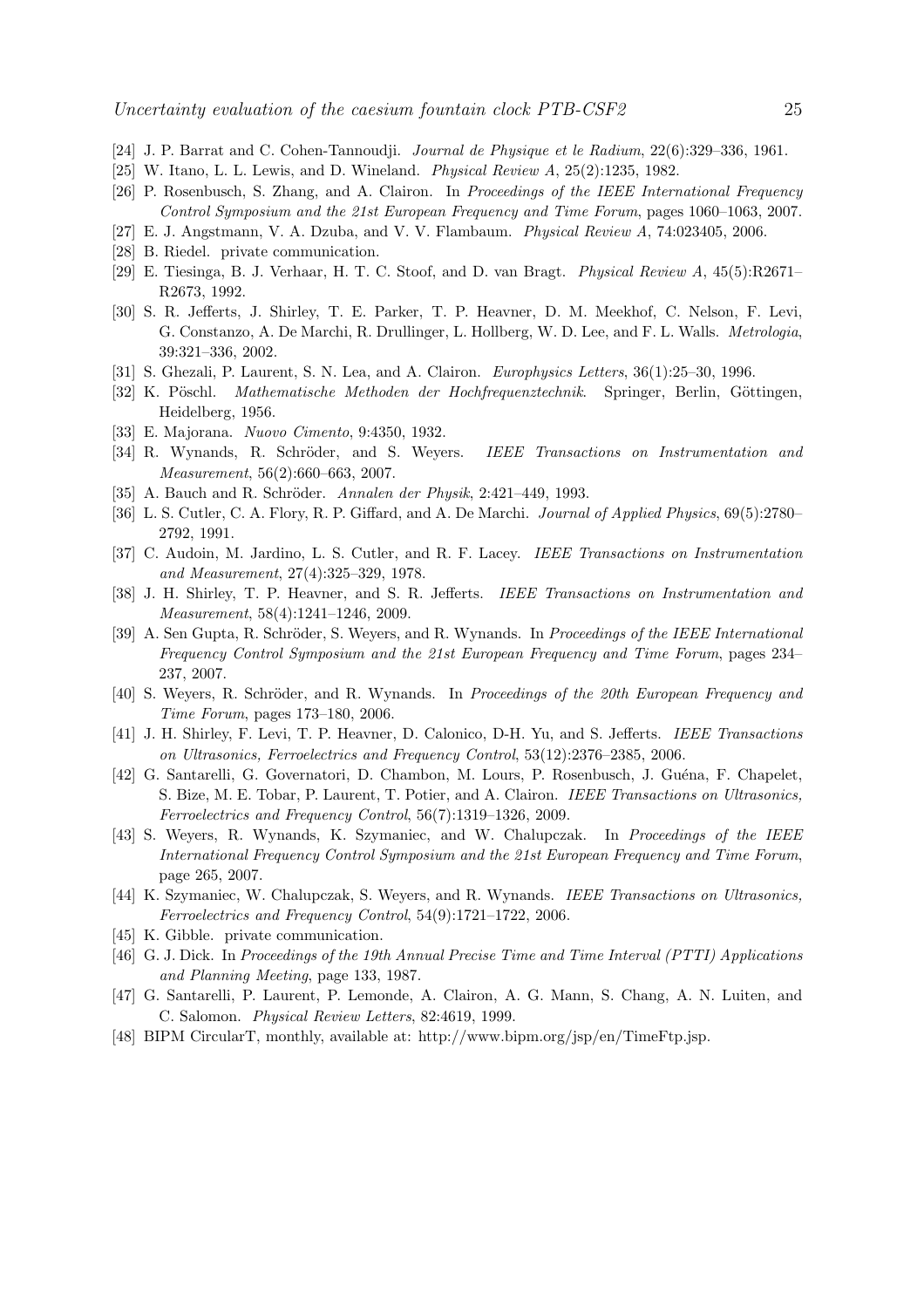

Figure 1. A schematic diagram of the CSF2 vacuum subsystem.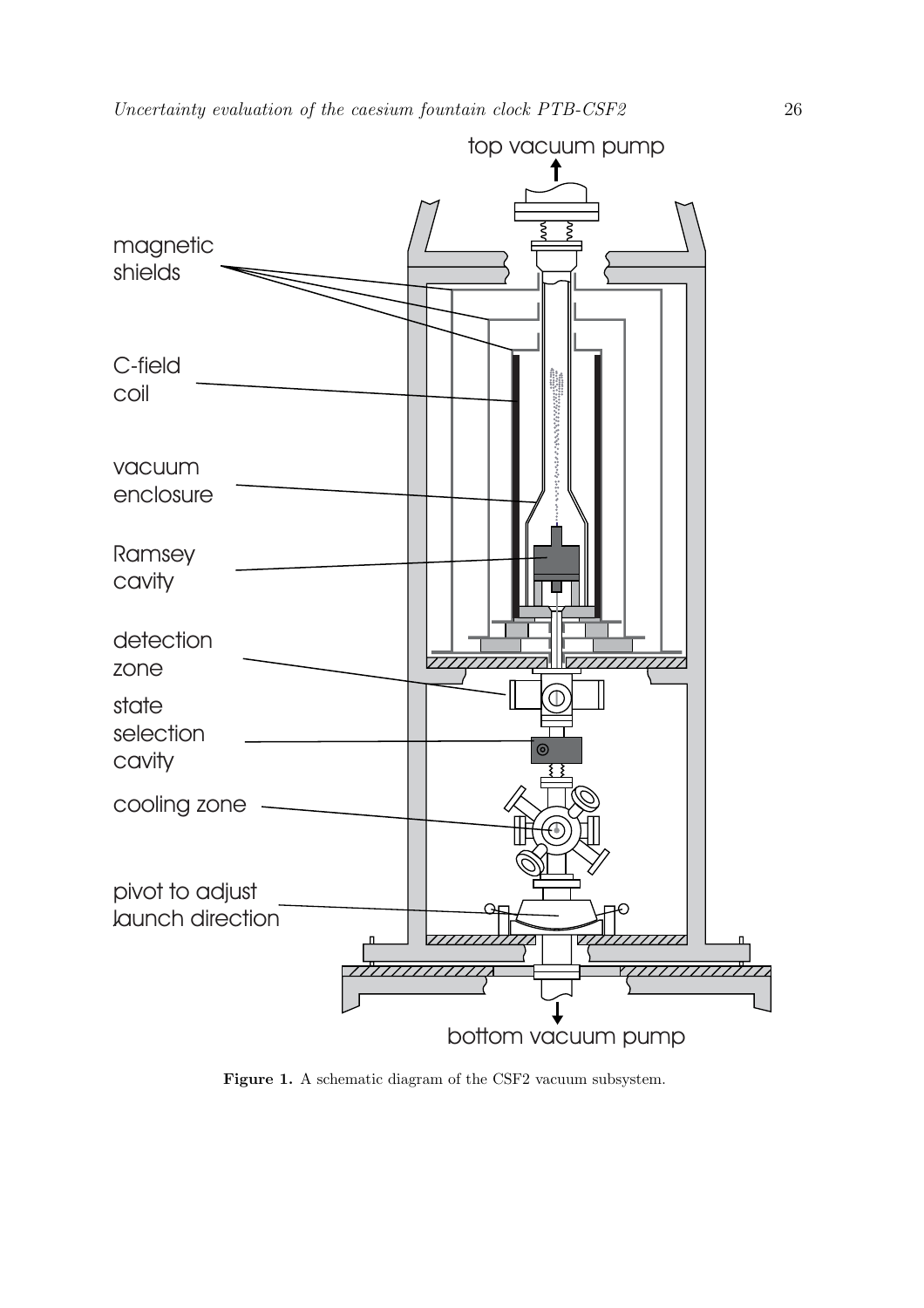Uncertainty evaluation of the caesium fountain clock PTB-CSF2 27



**Figure 2.** A simplified schematic of the optical system setup. AOM - acousto-optic modulator,  $S_i$  - shutter i, PBS - polarizing beam splitter, BS - beam splitter, HR highly reflective mirror,  $\lambda/2$  - halfwave plate,  $\lambda/4$  - quarterwave plate, SA-M(R) – saturated-absorption spectroscopy master (repumping) laser.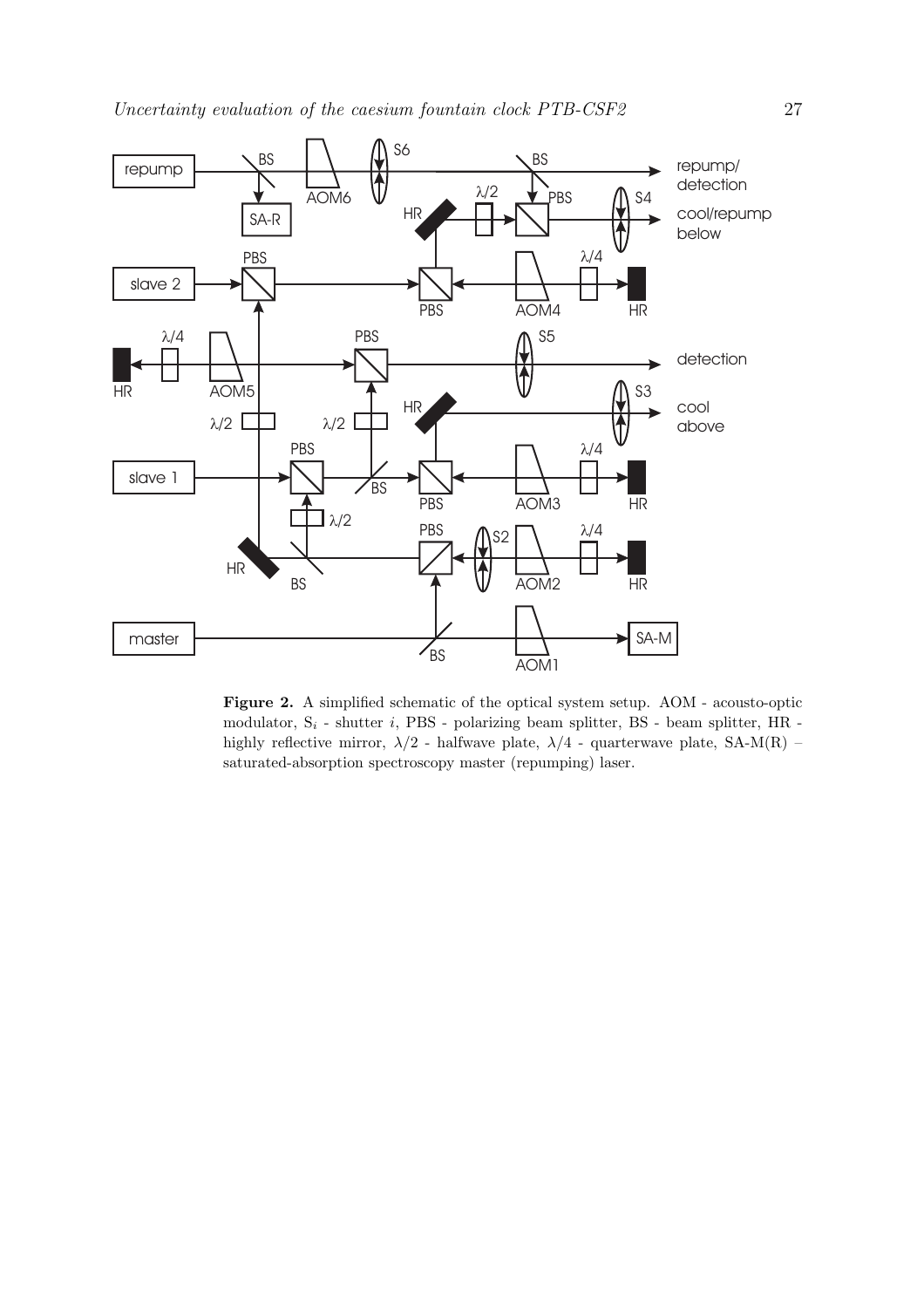

**Figure 3.** Ramsey fringe (one toss per point). The central fringe has a contrast of  $95\%$  and a width of  $0.9\,\mathrm{Hz}.$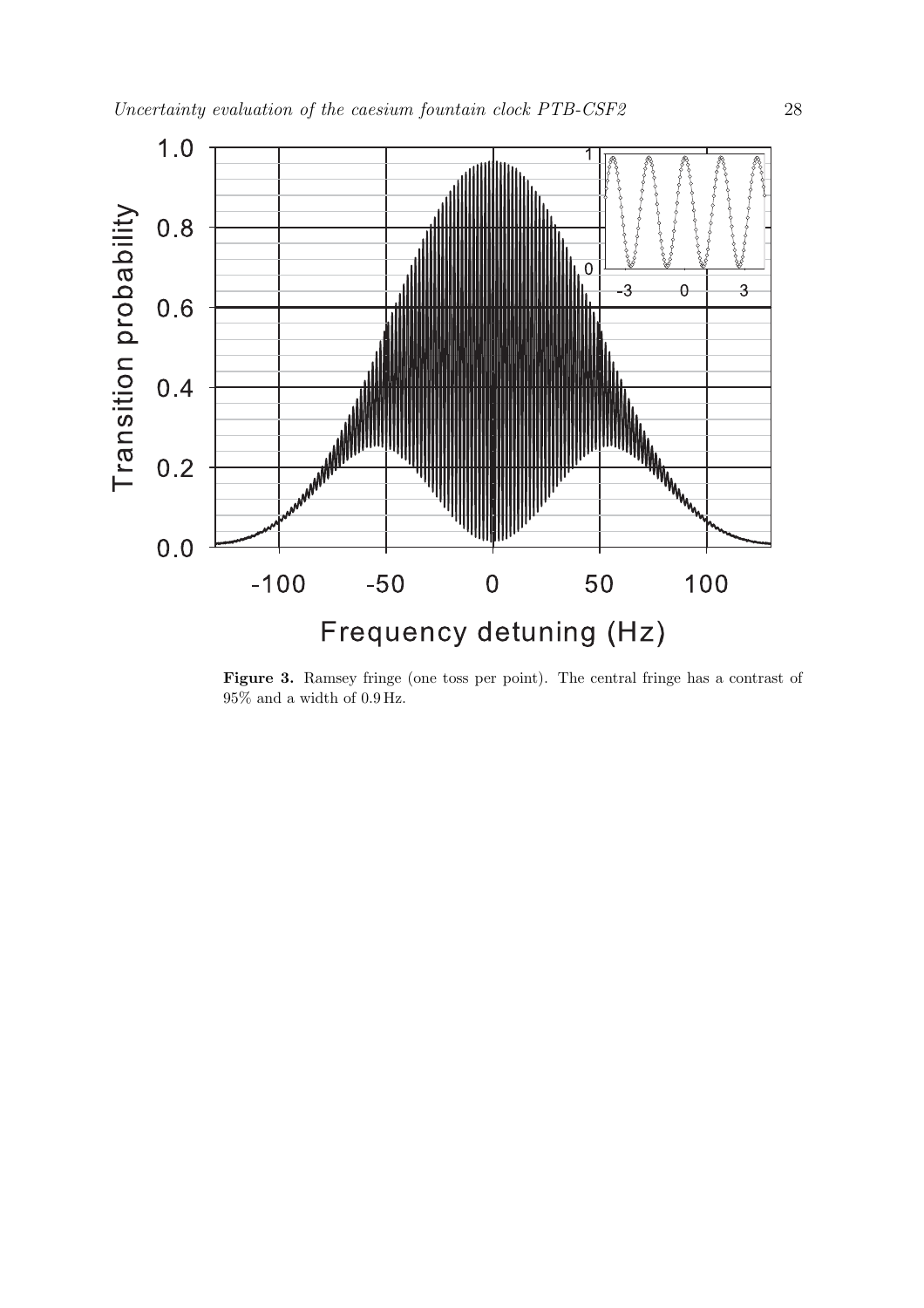

**Figure 4.** Magnetic field profile above the Ramsey cavity.



**Figure 5.** Atom number distribution in the atomic cloud, measured by monitoring the temporal change in fluorescence intensity as the atoms pass through the lower detection zone. Solid line - ascent, dashed line - descent.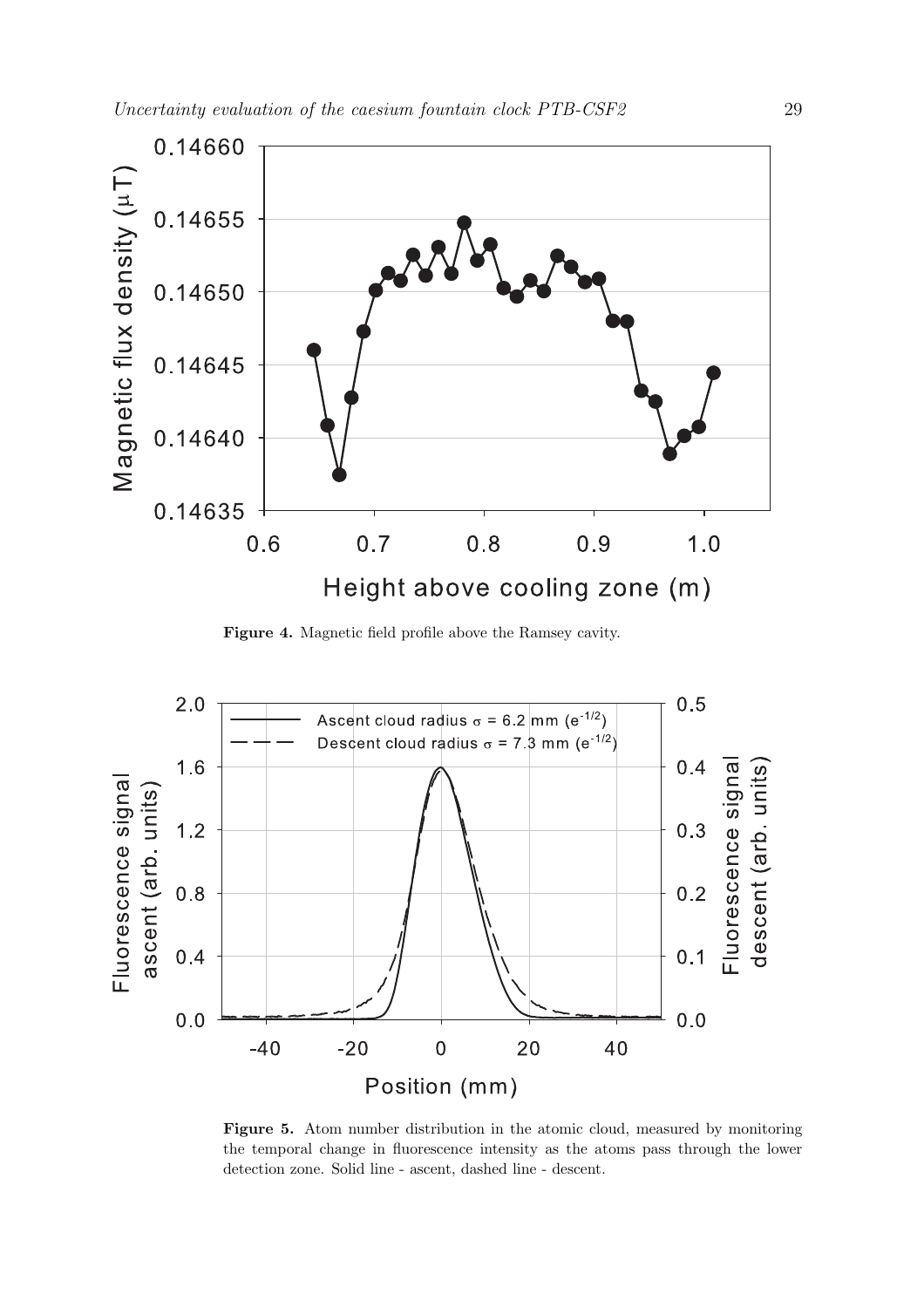

Figure 6. Measurements of the collisional shift slope (change of collisional shift as a function of the detected atom number in the state  $|F = 4\rangle$ .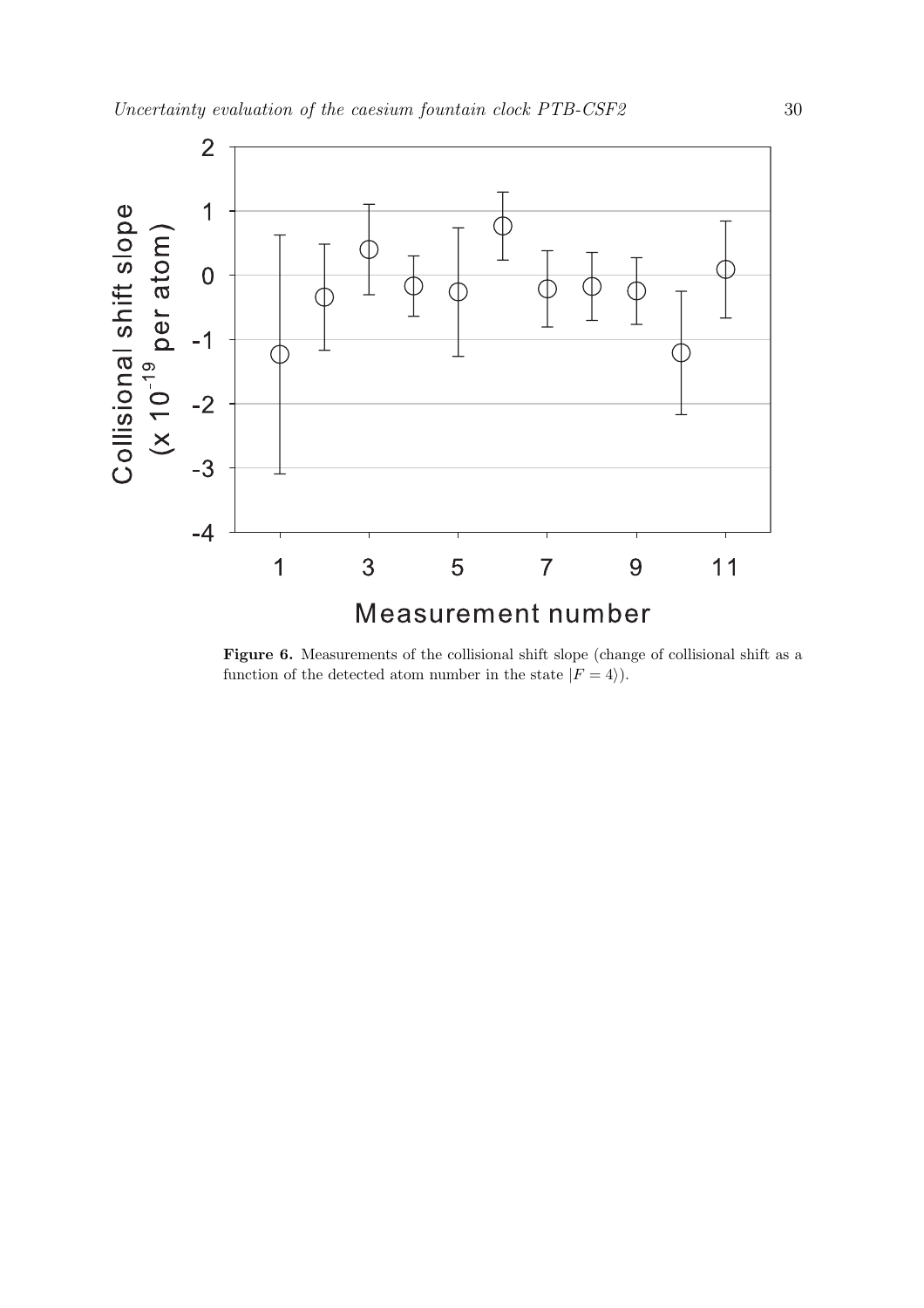

**Figure 7.** Modulus of the magnetic flux density as a function of height above the cooling zone, measured using three different methods to span the whole height range. Triangles - Zeeman transitions; open circles - hyperfine transitions; dots - using Ramsey cavity.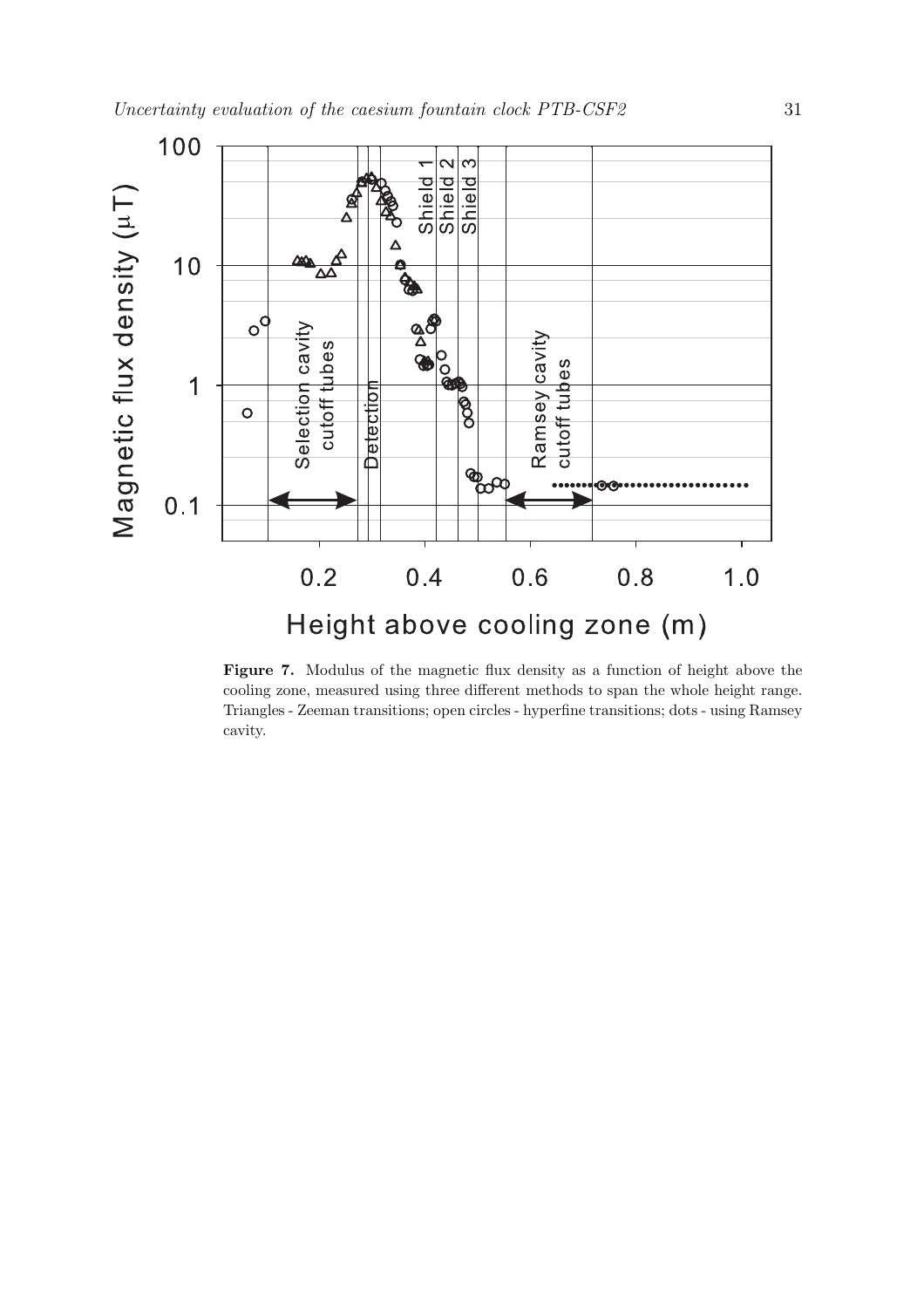

**Figure 8.** Microwave power-dependent frequency shifts for different microwave pulse areas  $n\pi$ . For each n, the state composition was adjusted to be the same as for  $n = 1$ . The shifts are given with respect to the fountain frequency at  $1\pi$  pulse area operation.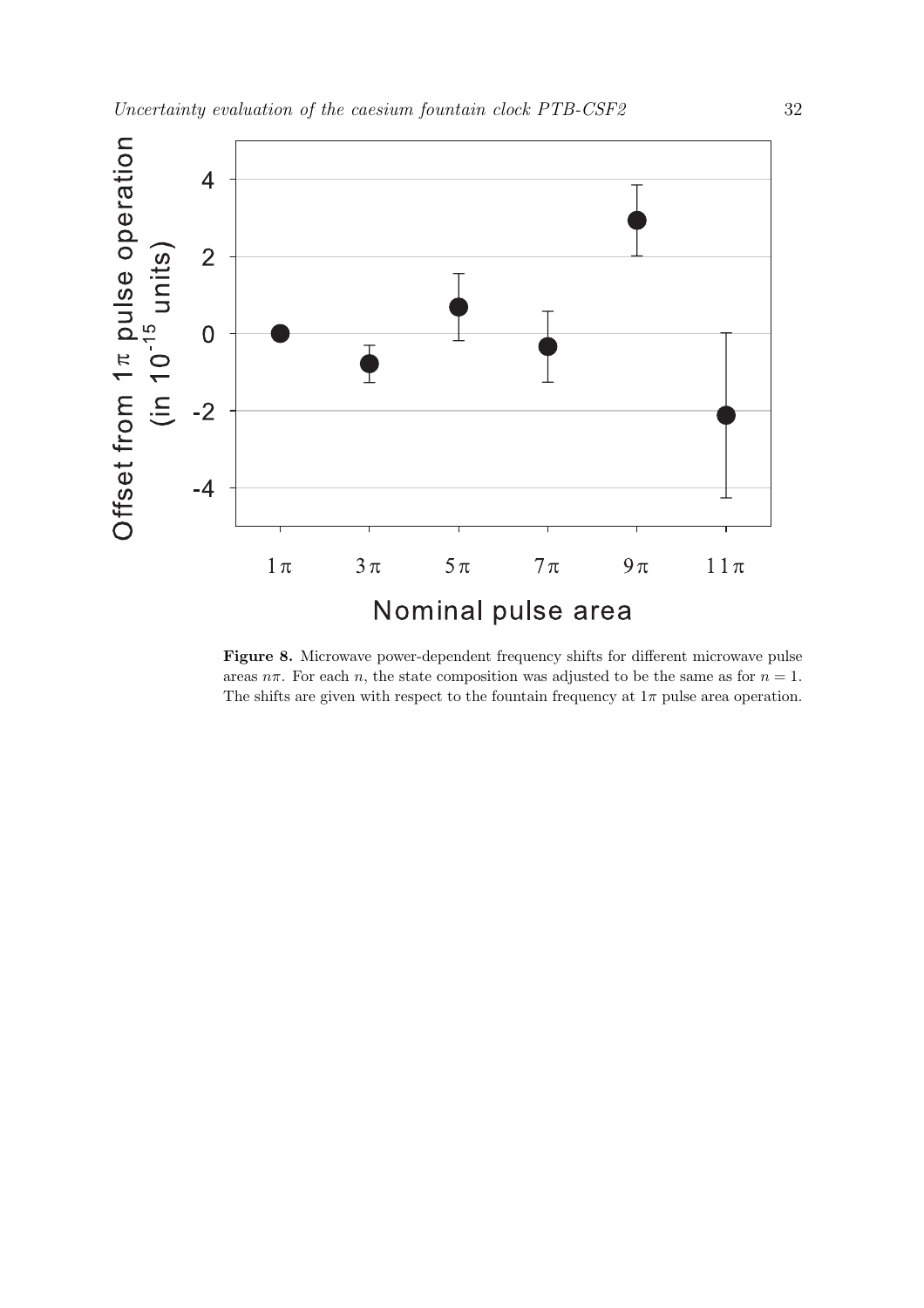

**Figure 9.** Allan deviation  $\sigma_y$  (1s) for different detected atom numbers. Long-dashed line - contribution from the quantum projection noise (QPN); dashed line - contribution from the Dick effect; solid line - combined contribution of quantum projection noise and Dick effect; circles - measured Allan deviation with respect to PTB maser H6.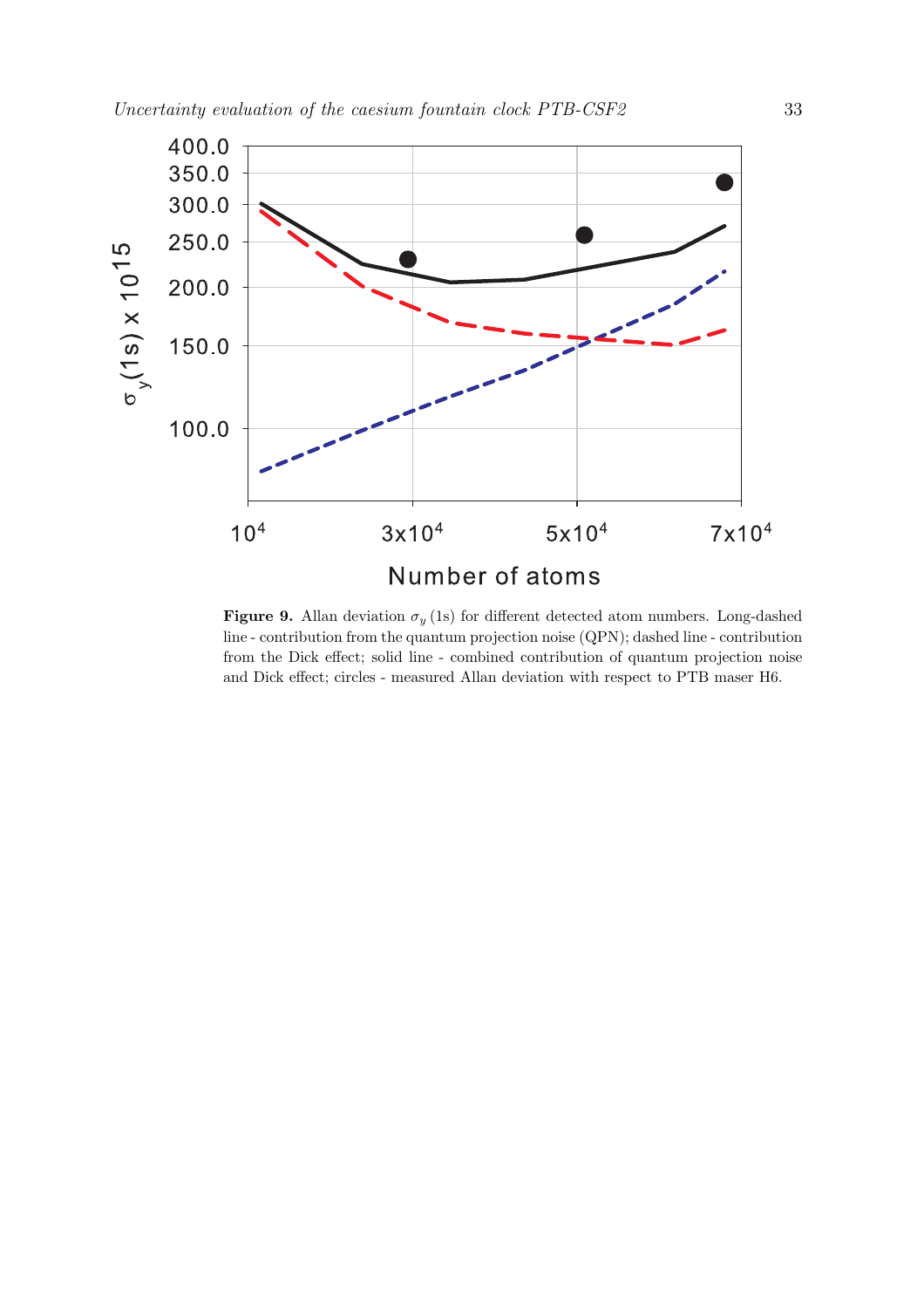

**Figure 10.** Allan standard deviation  $\sigma_y(\tau)$  of CSF2 measured against hydrogen maser H6 (open circles) and CSF1 (solid circles) during 20 days.